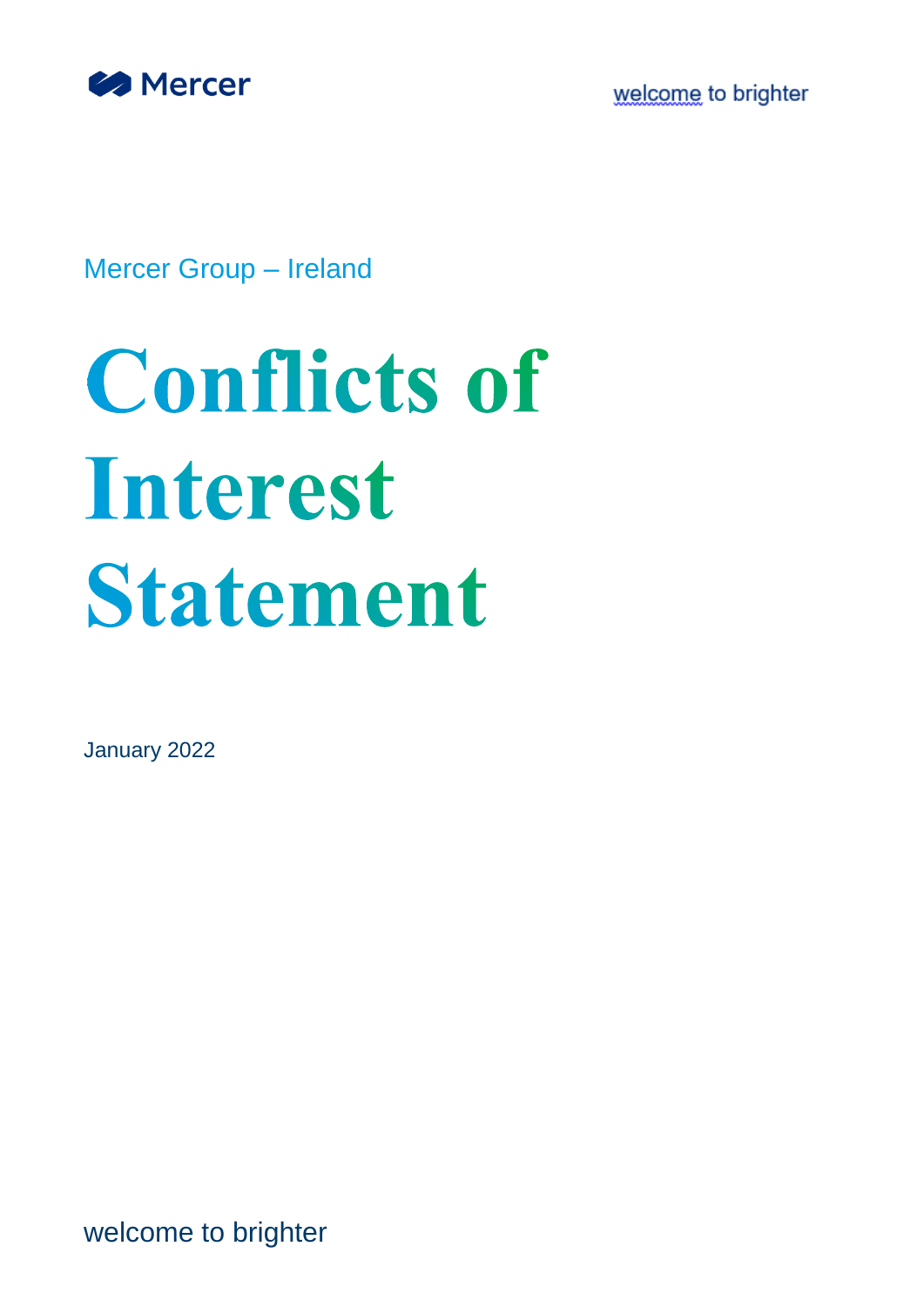# **Contents**

|                | $\bullet$                                                                                                                                        |  |
|----------------|--------------------------------------------------------------------------------------------------------------------------------------------------|--|
|                | $\bullet$                                                                                                                                        |  |
|                | $\bullet$                                                                                                                                        |  |
|                | $\bullet$                                                                                                                                        |  |
|                | $\bullet$                                                                                                                                        |  |
|                | $\bullet$                                                                                                                                        |  |
|                | $\bullet$                                                                                                                                        |  |
| 2 <sup>1</sup> |                                                                                                                                                  |  |
|                | CONFLICTS WHEN MERCER HAS A RELATIONSHIP WITH MULTIPLE PARTIES                                                                                   |  |
|                | $\bullet$                                                                                                                                        |  |
|                | CONFLICTS BETWEEN DIFFERENT LINES OF BUSINESS OR ENTITIES IN MARSH<br>$\bullet$                                                                  |  |
|                | CONFLICTS BETWEEN THE INTERESTS OF CLIENTS AND EMPLOYEES IN MERCER.<br>$\bullet$<br>THEIR FAMILY MEMBERS OR SIGNIFICANT PERSONAL RELATIONSHIPS 8 |  |
|                | $\bullet$                                                                                                                                        |  |
|                | $\bullet$                                                                                                                                        |  |
|                | $\bullet$                                                                                                                                        |  |
|                | PREFERRED PROVIDER ARRANGEMENTS & STRATEGIC PARTNERSHIPS 13<br>$\bullet$                                                                         |  |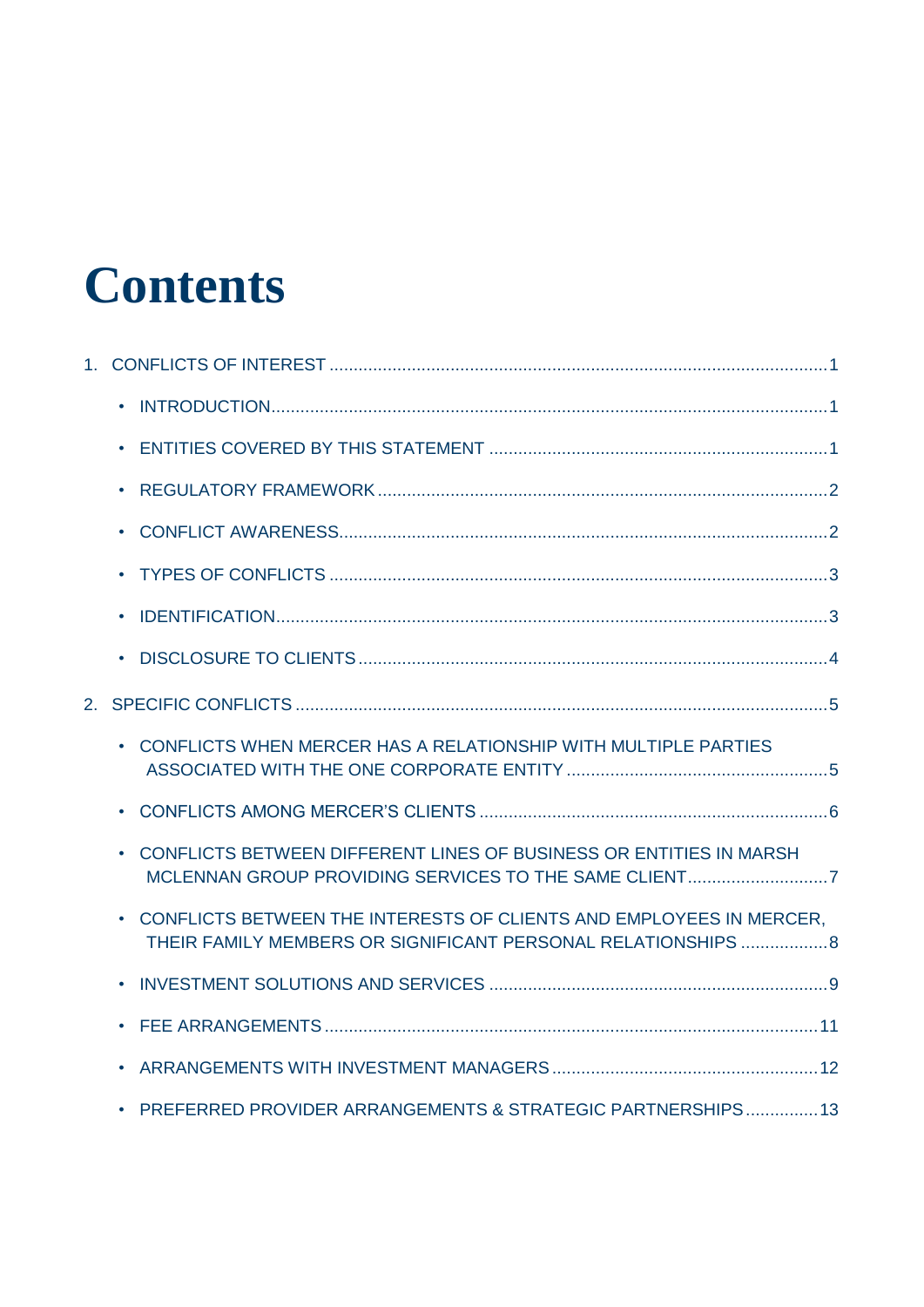| • MGIE AS DISTRIBUTOR OF NON-IRISH DOMICILED MERCER FUNDS 16                                                                       |  |
|------------------------------------------------------------------------------------------------------------------------------------|--|
|                                                                                                                                    |  |
| • PRIORITISING FUND SET UPS FOR NEW CLIENTS OVER MAINTAINANCE OF EXISTING                                                          |  |
| • PARTICIPATING BY MGIE IN PITCHES FOR NEW BUSINESS THROUGH MIL<br>RELATIOSHIPS - INVESTMENT SOLUTIONS VERSUS CONSULTING ADVICE 18 |  |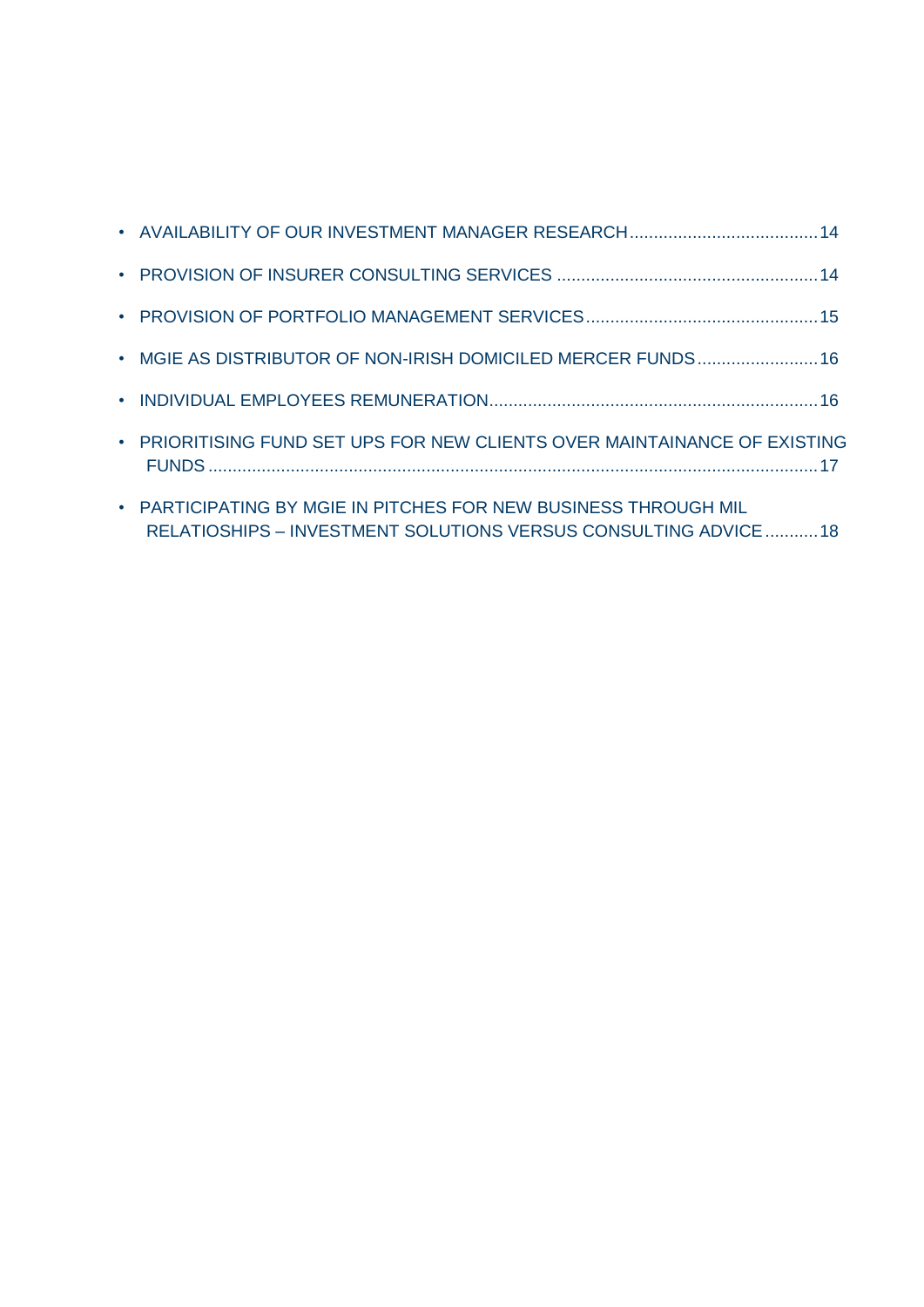# <span id="page-3-0"></span>**CONFLICTS OF INTEREST**

# <span id="page-3-1"></span>**INTRODUCTION**

Mercer, a wholly owned subsidiary of Marsh McLennan (NYSE: MMC), is a global consulting leader helping clients around the world advance the health, wealth and careers of their most vital asset — their people. Mercer in Ireland provides a wide range of services to clients both in Ireland and in other jurisdictions. Given the wide range of services and activities which include administration, investment advisory, retirement and actuarial consulting, investment products and services and insurance based services, conflicts of interest, real or apparent, will naturally arise.

Mercer seeks to manage these conflicts through appropriate policies, procedures and protocols and also, as a last resort, through disclosure of potential conflicts to clients and prospects. We are committed to conducting business fairly, ethically and transparently.

Taking into account the nature, scale and complexity of Mercer Ireland, this conflicts of interest statement (the "Statement") summarises general conflicts of interest Mercer has identified and describes how we manage and mitigate them. It is not intended to provide an exhaustive list of all conflicts that currently exist or that may exist in the future. For example, there may be potential conflicts which are fully or substantially mitigated through operational controls which may not be included. If you have any questions or would like more information about specific topics after reading this document, please call your Mercer contact person.

# <span id="page-3-2"></span>**ENTITIES COVERED BY THIS STATEMENT**

Mercer provides its services in Ireland through Central Bank of Ireland regulated operating companies. These companies are;

- Mercer (Ireland) Limited ("MIL")
- Mercer Global Investments Europe Limited ("MGIE"), including its branches
- Mercer Global Investments Management Limited ("MGIM")

MGIM has its own conflicts of interest policy designed to cover the specific conflicts for a UCITS / AIFM Management Company.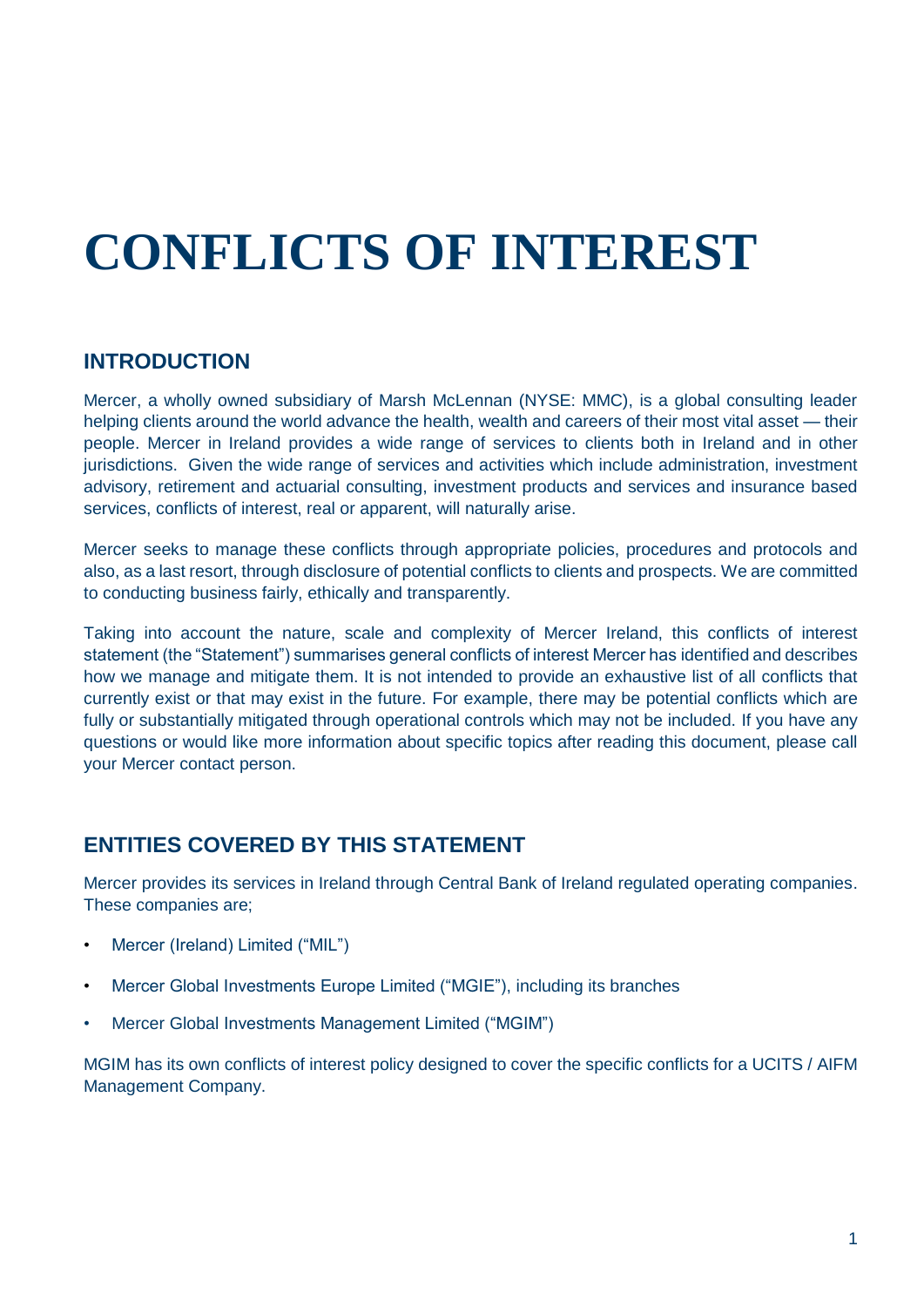# <span id="page-4-0"></span>**REGULATORY FRAMEWORK**

The Mercer entities domiciled in Ireland subject to this policy are authorised and regulated by the Central Bank of Ireland. In the case of MIL and MGIE, they are authorised and regulated pursuant to the European Union (Markets in Financial Instruments), Regulations 2017, which transposes Directive 2014/65/EU ("MiFID II") and the Commission Delegated Directive (EU) 2017/593 into Irish law. Also applicable to this policy is the Commission Delegated Regulation 2017/565, MIL is also authorised and regulated as an insurance/reinsurance intermediary pursuant to the European Communities (Insurance Distribution) Regulations, 2018 and to provide investment advice in relation to investment instruments under the Investment Intermediaries Act, 1995.

# <span id="page-4-1"></span>**CONFLICT AWARENESS**

Mercer is required to take all appropriate steps to identify and to prevent or manage conflicts of interest which may arise between ourselves, including our managers, employees and tied agents, or any person directly or indirectly linked to us by control, and our clients or between one client and another that arise in the course of providing any investment and / or ancillary service, including those caused by the receipt of inducements from third parties or by our own remuneration and other incentive structures.

The identification, prevention and/or management of conflicts of interest is an ongoing process. Mercer believes we have a conflict-aware environment, core to which are the following elements:

- *Our Code of Conduct* Employees are required to comply with Mercer's Code of Conduct contained in the Marsh McLennan Companies ("MMC") Policy, **[The Greater Good](http://integrity.mmc.com/the-greater-good)**, as a condition of employment. *The Greater Good* has clear requirements and guidelines for dealing with ethical matters, including conflicts of interest.
- *Client Confidentiality Obligations* Employees are made aware of their obligations to protect client confidentiality and to comply with insider trading and related laws and regulations.
- *Gifts and Entertainment Policy*  Employees are required to comply with our gifts and entertainment policy, which is designed to ensure that they are not unduly influenced by the receipt of gifts, meals, or entertainment.
- *Personal Investing Reporting* Certain employees are also subject to policies governing their personal investing, which, in general, requires reporting of certain personal investments.
- *Conflict of Interest Registers –* Each entity maintains its own Conflict of Interest Register which outlines the conflicts specific to each business and sets out the processes in place to mitigate, manage, prevent or disclose the potential conflict.
- *On-going Training –* Training is provided both to new joiners and all staff on an annual basis on aspects of the Greater Good, Conflicts of Interest and Gifts and Entertainment.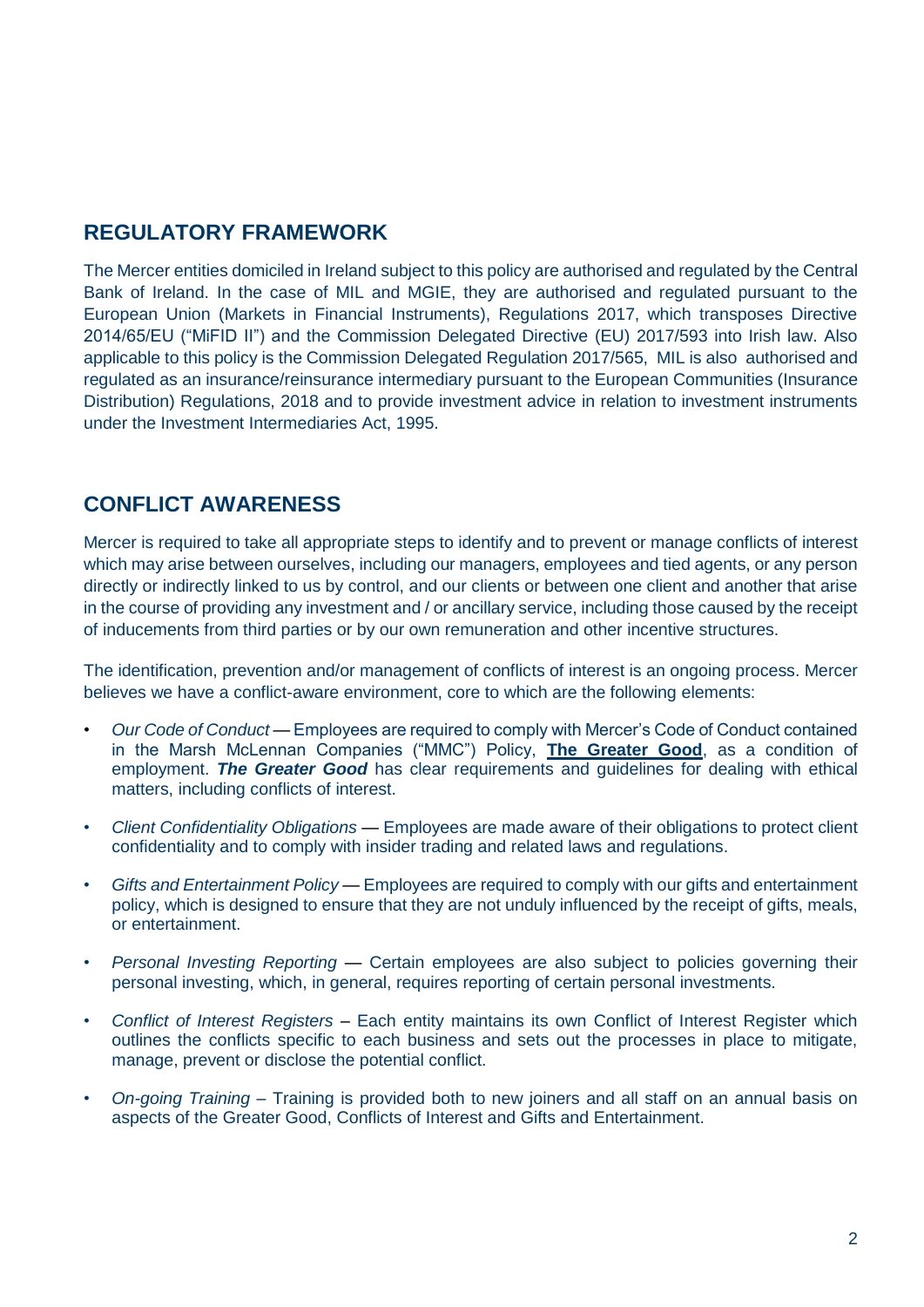# <span id="page-5-0"></span>**TYPES OF CONFLICTS**

Conflicts can arise for example between:

- Mercer and its clients
- Lines of business or legal entities within Mercer
- Mercer management or employees and our clients
- Differing needs and requirements of our clients

### <span id="page-5-1"></span>**IDENTIFICATION**

For the purposes of identifying potential conflicts of interest, Mercer takes into account, at a minimum, whether Mercer, or a relevant person, or a person directly or indirectly linked by control to Mercer:

- A. is likely to make a financial gain, or avoid a financial loss, at the expense of the client;
- B. has an interest in the outcome of a service provided to the client or of a transaction carried out on behalf of the client, which is distinct from the client's interest in that outcome;
- C. has a financial or other incentive to favour the interest of another client or group of clients over the interests of the client;
- D. carries on the same business as the client:
- E. receives or will receive from a person other than the client an inducement in relation to a service provided to the client, in the form of monetary or non-monetary benefits or services.

Since Mercer Ireland entities are members of the MMC Group, this Statement also takes into account any circumstances, of which Mercer is aware, which may give rise to a conflict of interest arising as a result of the structure and business activities of other members of the group.

This process includes the identification, with reference to the specific investment services and activities carried out by or on behalf of Mercer, the circumstances which constitute or may give rise to a conflict of interest entailing a risk of damage to the interests of one or more clients and the procedures to be followed and measures to be adopted in order to prevent or manage such conflicts.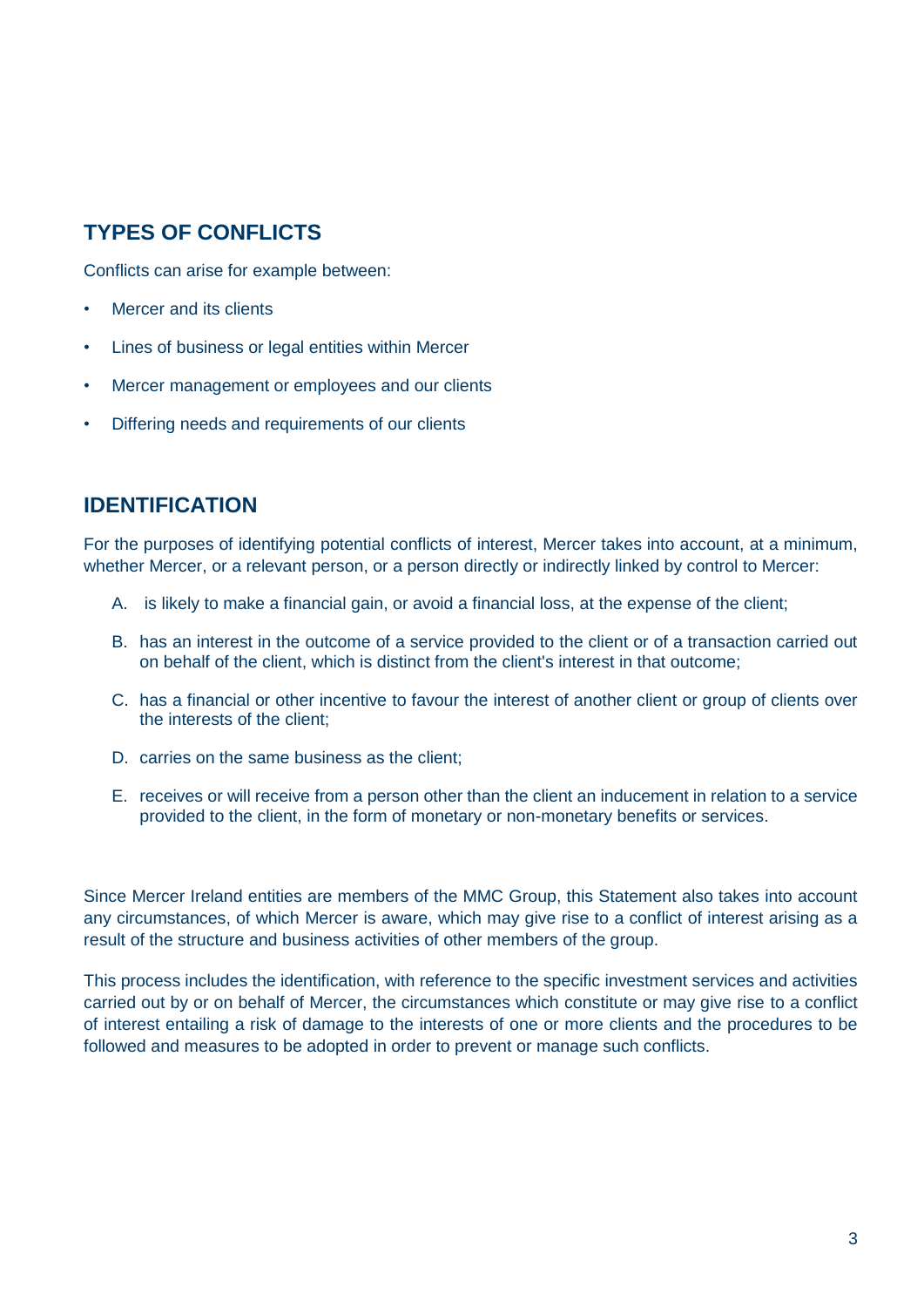#### **Conflicts of interest may occur for example:**

- From earning higher revenue streams through the provision of bundled solutions to clients, or providing solutions to implement advice provided by Mercer.
- From relationships Mercer may have with providers of products and / or services to our clients or with providers in support of Mercer itself servicing our clients, including fee arrangements or commissions.
- Through relationships Mercer has with multiple parties related to the one corporate entity each of which may have differing needs.
- Through earning higher revenues from more complex solutions for clients when a more simplified but less comprehensive solution may be available.
- From the receipt of confidential information.
- From performance related remuneration paid to employees.
- From personal relationships our employees may have with our clients or service providers.
- From gifts or entertainment provided to clients or prospects, or received by our staff from key service providers.
- From employees holding non-Mercer positions.

# <span id="page-6-0"></span>**DISCLOSURE TO CLIENTS**

Mercer has put in place organisational and administrative arrangements to prevent conflicts of interest from adversely affecting the interest of its clients. However, for prudence, the key conflicts identified and the arrangements put in place to mitigate these conflicts are outlined below.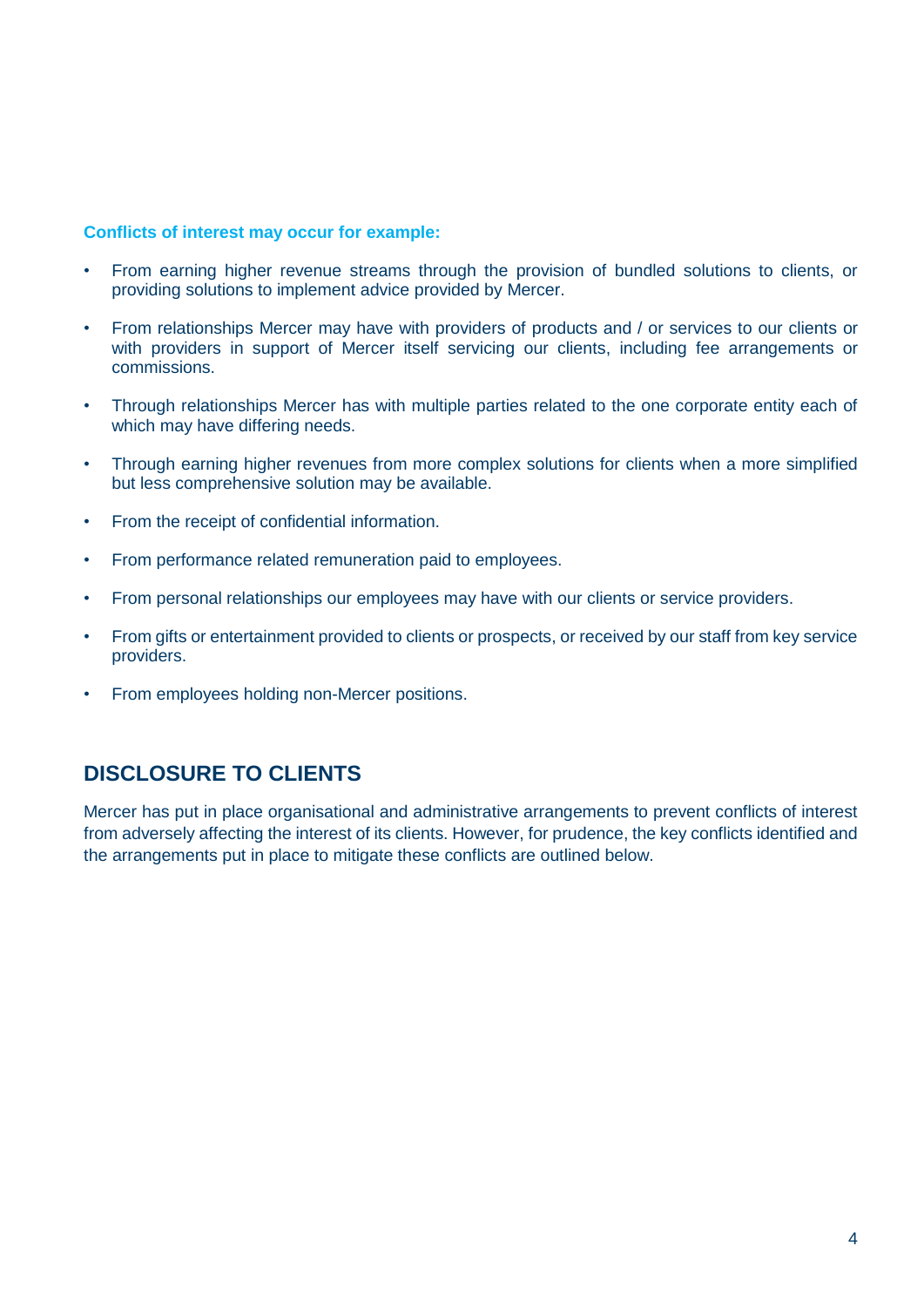# <span id="page-7-0"></span>**SPECIFIC CONFLICTS**

The following describes key conflicts and how they are managed.

# <span id="page-7-1"></span>**CONFLICTS WHEN MERCER HAS A RELATIONSHIP WITH MULTIPLE PARTIES ASSOCIATED WITH THE ONE CORPORATE ENTITY**

#### **POTENTIAL CONFLICT**

It is common for Mercer to have a business relationship with multiple parties associated with a single corporate relationship. For example, Mercer may provide services to a corporate sponsor to a pension scheme, the trustee to a pension scheme, parent and subsidiary companies within a corporate group, different organisational areas within the same corporate entity, a trade union or key employees. In addition, Mercer may be required to provide services to one party on a confidential basis.

#### **POTENTIAL IMPACT**

Circumstances can arise where the best interests of these parties may differ. If one entity is providing all services, there is potential to favour the interests of one party over the other.

- Different services are provided by different areas within Mercer which reduces the risk of conflicts arising or breaches of confidentiality. For example, the area dealing with providing investment advice to individuals is separate to the area advising institutional clients.
- If a conflict is identified, depending on the nature of the conflict, either different teams / individuals within Mercer in Ireland will advise the different parties, or in some circumstances, an overseas team may be asked to act on behalf of one of the parties.
- If significant difficulties are anticipated in managing a conflict. Mercer may decide not to service one or more of the parties.
- In relation to actuarial services, the Irish Society of Actuaries has guidelines in relation to how trustee related conflicts should be managed. Mercer follows these guidelines.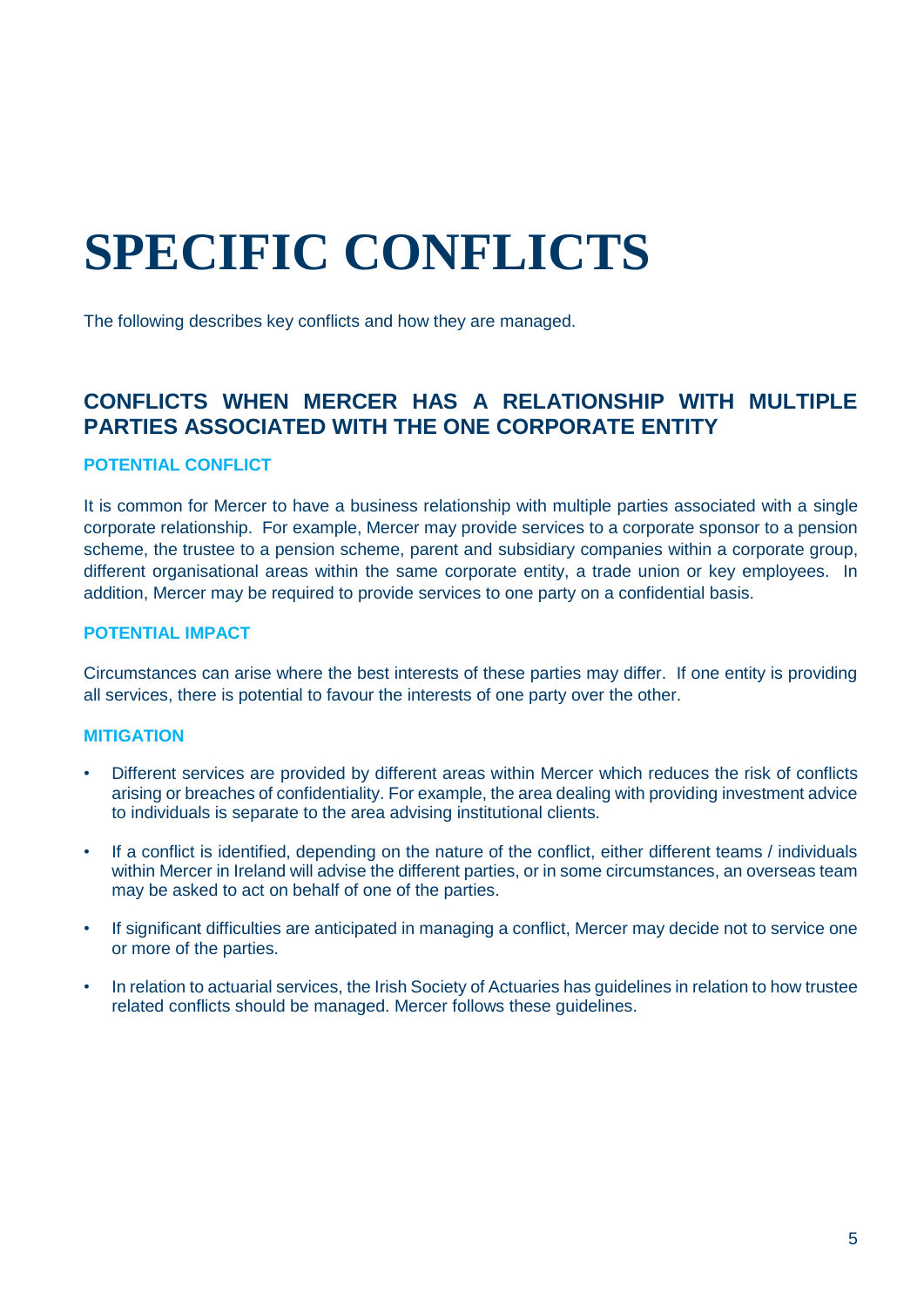# <span id="page-8-0"></span>**CONFLICTS AMONG MERCER'S CLIENTS**

#### **POTENTIAL CONFLICT**

Mercer has a large and diverse client base. It is likely some of our clients operate in the same industry or sector and some may be more influential or more valuable to Mercer. In addition if clients are involved in mergers and acquisitions (M&A) activity, Mercer may be providing advice to multiple parties in such transactions, each with differing interests.

#### **POTENTIAL IMPACT**

We recognise that our interest in serving clients that are perceived to be more influential, or more valuable to Mercer, poses the risk that we could favour those clients over others.

In M&A activities there is the potential for Mercer to use its knowledge from its relationship with multiple parties for Mercer's benefit or to favour the client who is more favourable to Mercer.

#### **MITIGATION**

- All clients go through the same on-boarding process and due diligence reviews regardless of size or type of client.
- All clients receive the same standardised reports on a periodic basis. While certain clients may request additional reporting items, these are only provided if they would also be provided to all other clients upon request.
- A fund holdings disclosure procedure is in place to ensure no client is given preferential treatment should they request holdings of the Mercer Funds.
- Mercer has an M&A specific protocol in place designed to mitigate the conflicts associated with M&A activities, including using different people / teams to act for each party.
- We do not differentiate or favour certain clients over others. For example, with respect to timing of the release of manager research ratings information via our proprietary Global Investment Manager Database (GIMD™), but we may provide different or customized advice to different clients, depending on their individual circumstances.
- We allocate limited investment opportunities on a reasonable and fair basis to our clients, taking into account their individual objectives, mandates and/or investment strategies, and other relevant factors.

We believe clients benefit from the diversity of opinions and the individualised, and sometimes subjective, judgments of each consultant with respect to each client. Accordingly, a Mercer consultant need not provide identical advice to all clients, even to those in similar circumstances.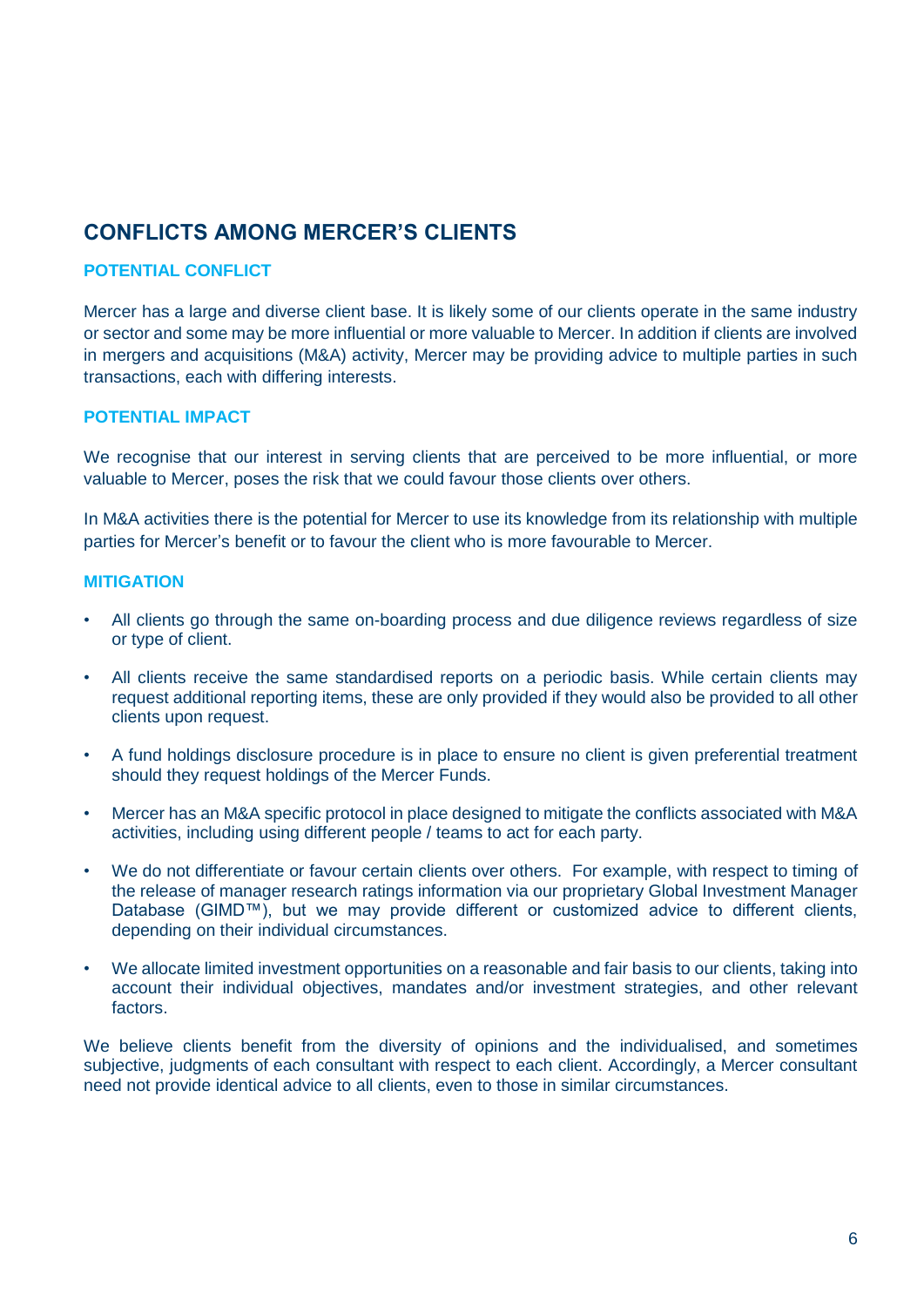# <span id="page-9-0"></span>**CONFLICTS BETWEEN DIFFERENT LINES OF BUSINESS OR ENTITIES IN MARSH MCLENNAN GROUP PROVIDING SERVICES TO THE SAME CLIENT**

#### **POTENTIAL CONFLICT**

Circumstances can arise where different lines of business or different companies within the Mercer or wider Marsh McLennan group, may be providing services to the same client. This can create potential conflicts as advice provided by one part of the group may not be in the best interests of another Marsh McLennan / Mercer entity. For example, Irish Pensions Trust Limited ("IPT"), a member of the Marsh McLennan group, could act as corporate trustees to pension schemes that Mercer may also provide a range of services to. IPT's role in such circumstances may be to provide independent oversight of some of the activities of Mercer. There is a potential conflict in providing this role as both IPT and Mercer are part of the Marsh McLennan group. M&A activity as outlined in the previous conflict is another example of where this conflict could arise.

#### **POTENTIAL IMPACT**

Decisions could potentially be made that are in the best interests of the Marsh McLennan group rather than the client.

- It is a Marsh McLennan group policy to always treat clients fairly and to provide the best advice available for its clients. This is a key component of the Marsh McLennan Code of Conduct - "The Greater Good"
- Clients are given full access to all services and products provided and determine the services and provider they want which are most suitable to their needs.
- Conflicts of Interest and other relevant policies, codes, practices and protocols are in place at a Marsh McLennan group level and within legal entities and lines of business across the Marsh McLennan group to ensure these types of conflicts are appropriately managed. For example Mercer and IPT have their own conflicts policies to help manage the conflicts specific to their businesses.
- IPT operates independently of Mercer. It has a separate board, separate reporting lines and is based in a different physical location.
- Marsh McLennan Companies strives to provide the best advice available from within Marsh & McLennan Companies and this may involve different Companies/LOB's providing separate advice in differing areas.
- All clients are provided with the conflicts of interest statement and investment solutions important information document.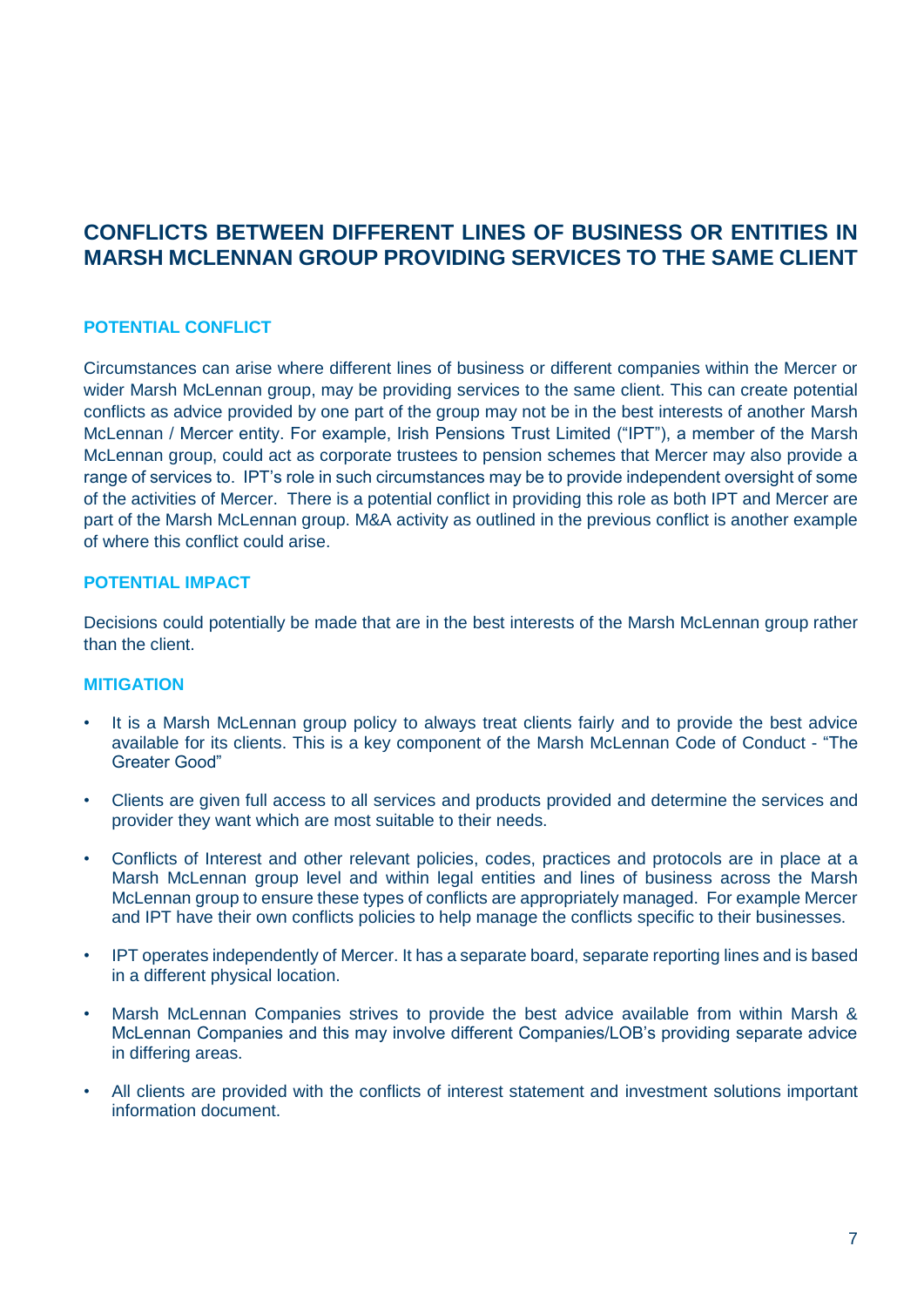# <span id="page-10-0"></span>**CONFLICTS BETWEEN THE INTERESTS OF CLIENTS AND EMPLOYEES IN MERCER, THEIR FAMILY MEMBERS OR SIGNIFICANT PERSONAL RELATIONSHIPS**

#### **POTENTIAL CONFLICT**

Circumstances can arise which create potential conflicts between the interests of clients and the interests of employees within Mercer. Examples of such conflicts include;

- Benefit from access to confidential information in a corporate entity in which an employee has or could acquire a personal shareholding.
- Personal benefits received from service providers e.g. gifts and entertainment.
- Conflict arising from an employee having personal connections, such as a spouse or immediate family member, working for a client, service provider or other parties
- Remuneration of individuals linked to their achievement of certain financial goals such as revenue targets.
- Conflicts arising from an individual holding non-Mercer roles in addition to their role in Mercer.

#### **POTENTIAL IMPACT**

If not appropriately managed, a Mercer employee could inappropriately benefit as a result of these potential conflicts.

- Mercer has a number of policies, procedures and codes in place to minimise such conflicts including "The Greater Good", Personal Account Dealing Policies, Gift and Entertainment Policies, Personal Connections and Policies on holding outside directorships and outside business activities.
- Compliance with key policies is monitored on a periodic basis through self-certification by all employees and review by the Compliance function.
- In the circumstances that an individual has a personal connection which is a potential conflict, that person will not be permitted to engage in any decision making process related to that connection.
- Mercer operates a formal performance appraisal and reward system, designed to take many factors into account when determining an individual's remuneration. In addition there is oversight of remuneration for key individuals by separate Remuneration Committees MIL and MGIE which are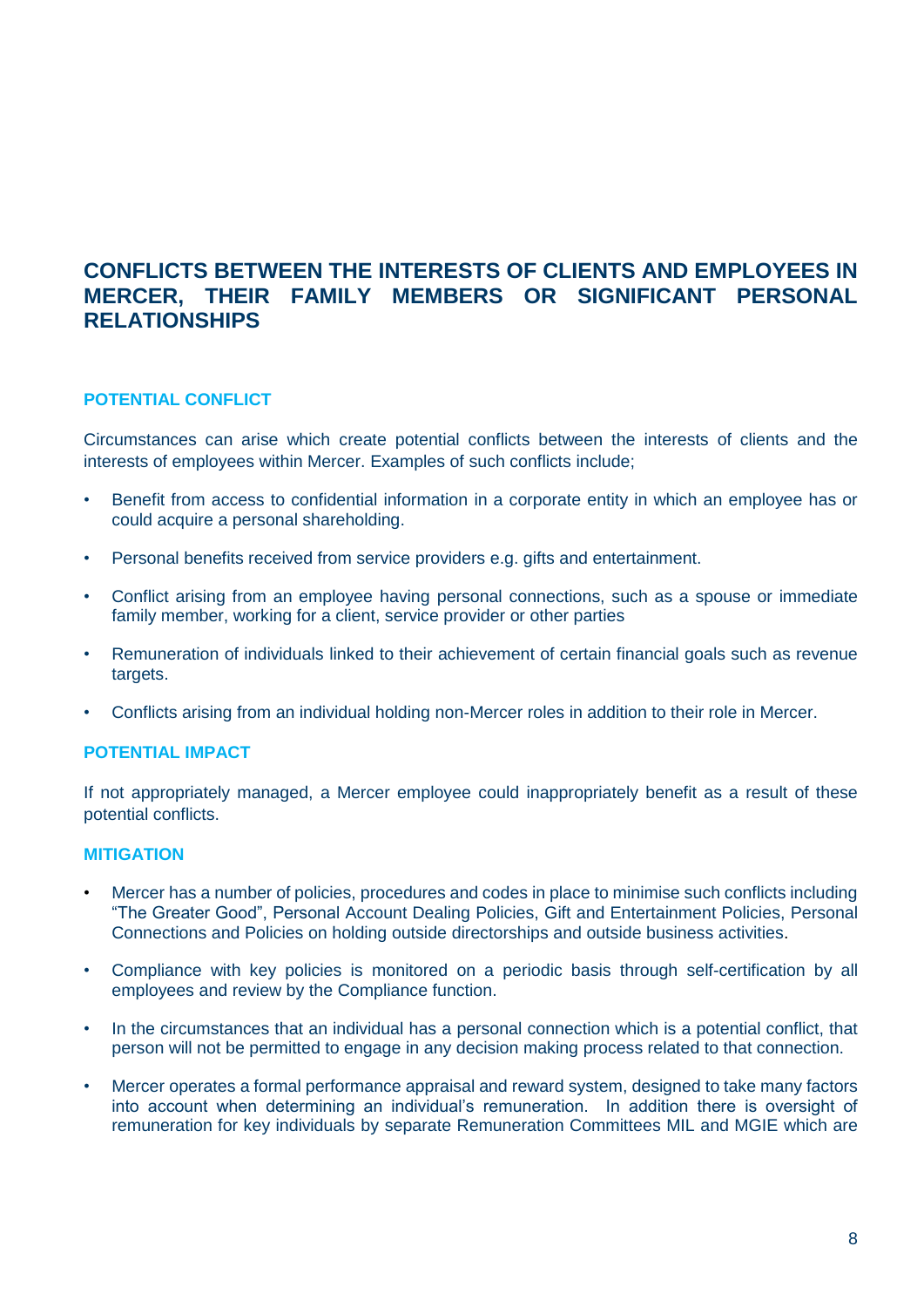chaired by an independent Chairperson (an Independent non-executive Director of each of the entities)

# <span id="page-11-0"></span>**INVESTMENT SOLUTIONS AND SERVICES**

#### **POTENTIAL CONFLICT**

Mercer offers clients a number of investment related services and solutions ranging from advice on investment strategies, asset classes, asset allocation, specific investments and investment providers (including insured offerings), to implemented or full investment solutions ("Investment Solution"). Investment advice provided to clients can relate to product offerings from both third parties and Mercer group entities. As such, Mercer does not promote, nor should you consider, the advice provided as being independent.

Mercer offers a range of investment solutions to clients which incorporate our best ideas in relation to investment matters. Examples of such solutions include implemented consulting, Mercer dynamic derisking service and the Mercer Aspire DC solution. These solutions, which use Mercer managed investment funds ("Mercer Funds"), may create potential conflicts between Mercers' interests and the interests of clients:

- When a client chooses to work with Mercer by way of an Investment Solution, Mercer may earn more revenue than if the client chose to engage Mercer under a direct advisory relationship. This could create an incentive for Mercer to inappropriately recommend Investment Solutions to clients and prospective clients.
- In addition, certain Mercer Wealth employees are eligible to receive direct incentive compensation as a result of referring prospects to Investment Solutions as permitted under applicable local laws, which could create a similar incentive for these employees.
- Just as Mercer will never recommend to clients to use another providers' manager research, Mercer will not recommend the use of another providers' investment solutions, where Mercer provides such solutions. Advice provided by Mercer within an Investment Solution is only provided in the context of the services offered by Mercer and does not consider or advise on the merits of the Mercer solution compared to solutions offered by third parties.
- Mercer continues to provide investment consulting services as part of the Investment Solution. The nature of the advice provided will be different to the type of advice that may previously have been provided by Mercer to a client under a direct advisory relationship. In particular, commentary on performance, and advice on potential alternatives, will be confined to strategies and funds available within the Mercer Investment Solutions framework.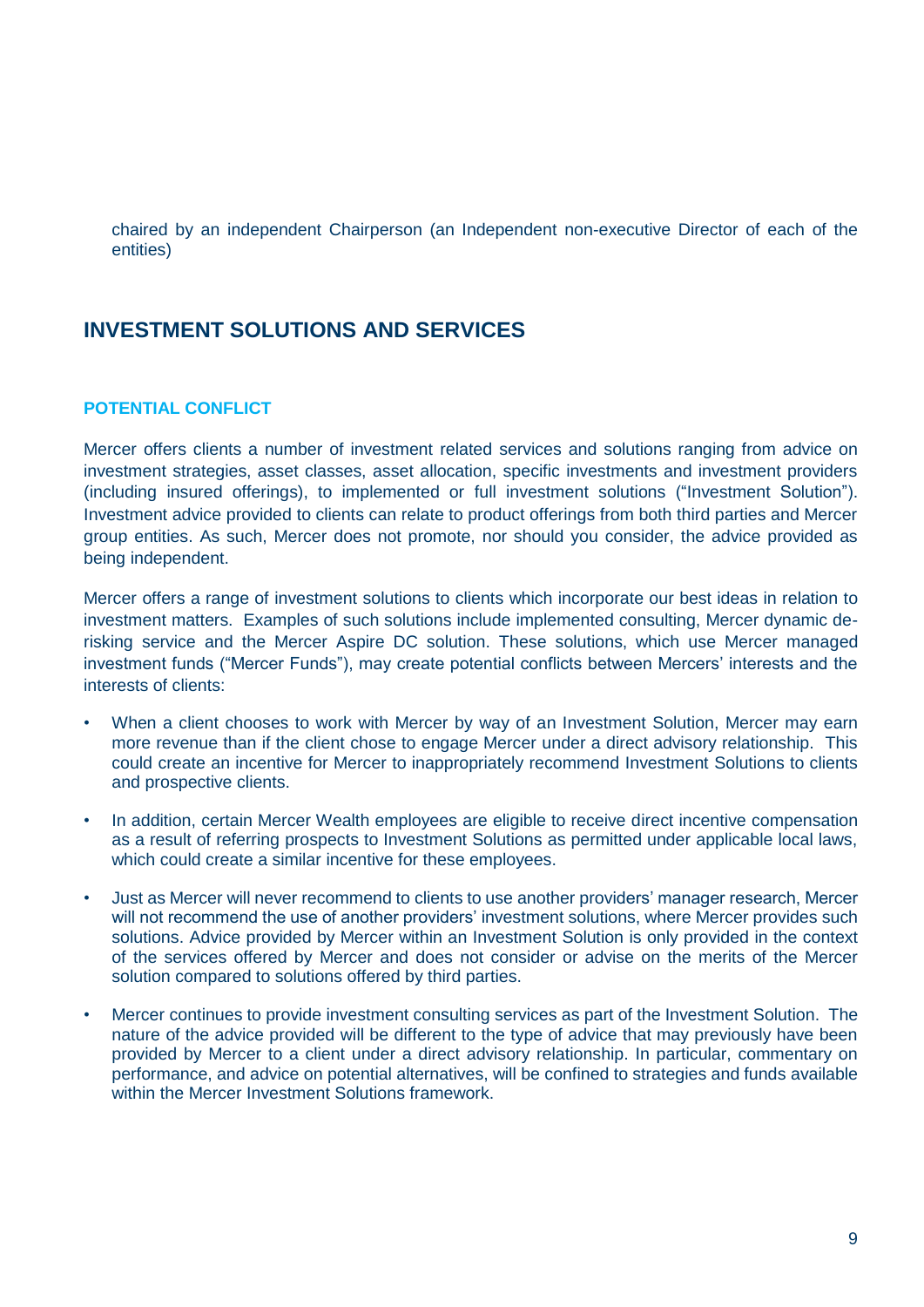#### **POTENTIAL IMPACT**

Mercer carries out more work under an Investment Solution and hence earns more fees. This could incentivise Mercer to favour Investment Solutions for a client over other solutions.

- Strict protocols are followed when introducing Investment Solutions to clients. These protocols are designed to ensure clients fully understand the difference between working with Mercer under a direct advisory approach and under an Investment Solutions approach, so that clients can make an informed decision.
- Clear disclosures regarding fees and services are provided to clients prior to take-on.
- Mercer has adopted strict protocols to be followed in order for our employees to be eligible to receive direct compensation for referring prospects to Investment Solutions, including requiring the colleague to provide written disclosure to the prospect describing the referral compensation that the colleague will receive if the prospect becomes an Investment Solutions client. Wealth (MIL) employees are not eligible for direct incentive compensation for referring existing clients to whom they provide investment advisory services.
- When providing advisory services as a component of Investment Solutions, the nature of the advice provided differs from the type of advice that was previously provided by Mercer to a client under an advisory-only relationship. In particular, commentary on performance, and advice on potential alternatives, would be confined to the service being provided and solutions, strategies and funds available within Mercer's Investment Solutions framework. Mercer will not evaluate its own services or performance in comparison to other service providers.
- Provision of Mercers Conflicts of Interest Statement and Investment Solutions important information document to clients.
- The nature of the services provided is clearly outlined to clients in marketing and presentation material and legal agreements prior to take on.
- While Mercer as a group may earn more revenue, it is providing more services and assuming more responsibility, in an Investment Solution.
- Investment Solutions are only offered to clients if that solution is suitable for their needs.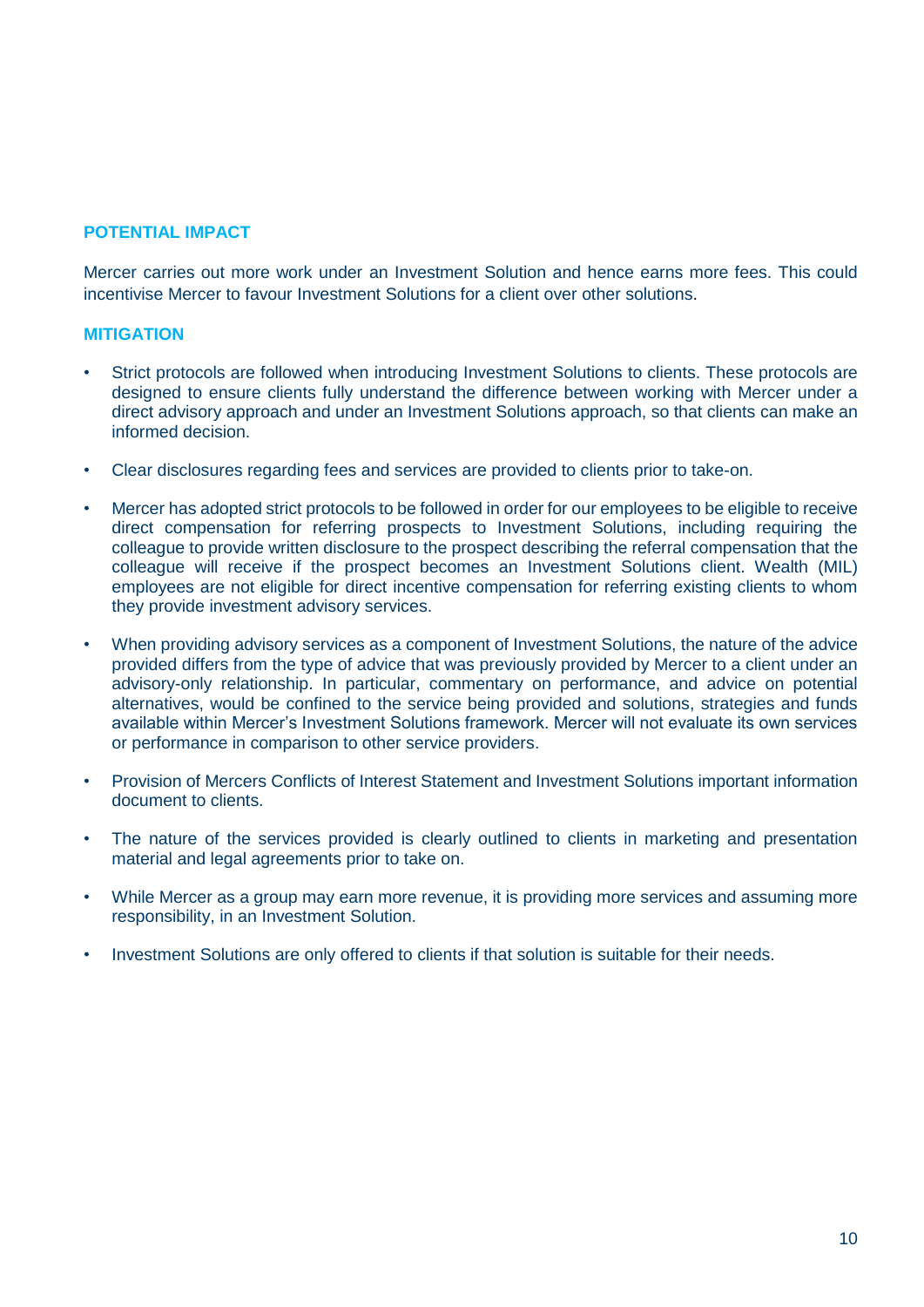# <span id="page-13-0"></span>**FEE ARRANGEMENTS**

#### **POTENTIAL CONFLICT**

Mercer offers a wide range of services to its clients, with a variety of different fee arrangements. Current fee arrangements include fixed fees, time based fees, commissions and fees based on assets under management. Mercer has fee arrangements with some delegated clients that result in a fixed basis point fee paid to Mercer that includes the investment management fees paid to the sub-investment managers within the Mercer Funds. In such fixed basis point fee arrangements, Mercer may have an incentive to minimise sub-investment manager fees (for example through selecting investment managers with whom we have negotiated a volume discount arrangement) since this increases the Mercer share of the fees. Mercer may also engage other service providers within the Mercer Funds (e.g. currency hedging provider) and negotiate fee arrangements that potentially give rise to increased Mercer share of the fees charged to Mercer Funds.

#### **POTENTIAL IMPACT**

In fixed basis point fee arrangements, Mercer may have an incentive to minimise sub-investment manager fees (for example through selecting investment managers with whom we have negotiated a volume discount arrangement) since this increases the Mercer share of the fees. Mercer may engage a service provider in the Mercer Funds and negotiate a fee arrangement where, due to operational complexity, Mercer shares to a minor extent in the fees charged to the Mercer Funds for the related service.

- The fees Mercer earns serving as investment manager to Mercer-managed portfolios are described in disclosures documents and agreements and are structured to comply with applicable laws.
- Mercer follows documented processes for rating, recommending, or selecting manager strategies. These processes follow consistent governance practices.
- Mercer is incentivised by long-term client relationships that would be undermined by risking substandard investment results through decision-making based on factors other than our investment process.
- When making asset-allocation recommendations, Mercer considers several factors unique to each client's investment needs and objectives, financial circumstances, risk tolerances, and the long-term return and risk profile of various asset classes. In addition, the client typically provides us with assetallocation or risk parameters within which its account should be managed; these cannot be changed without client consent.
- Mercer typically establishes and regularly reviews performance and risk objectives with our delegated implementation clients.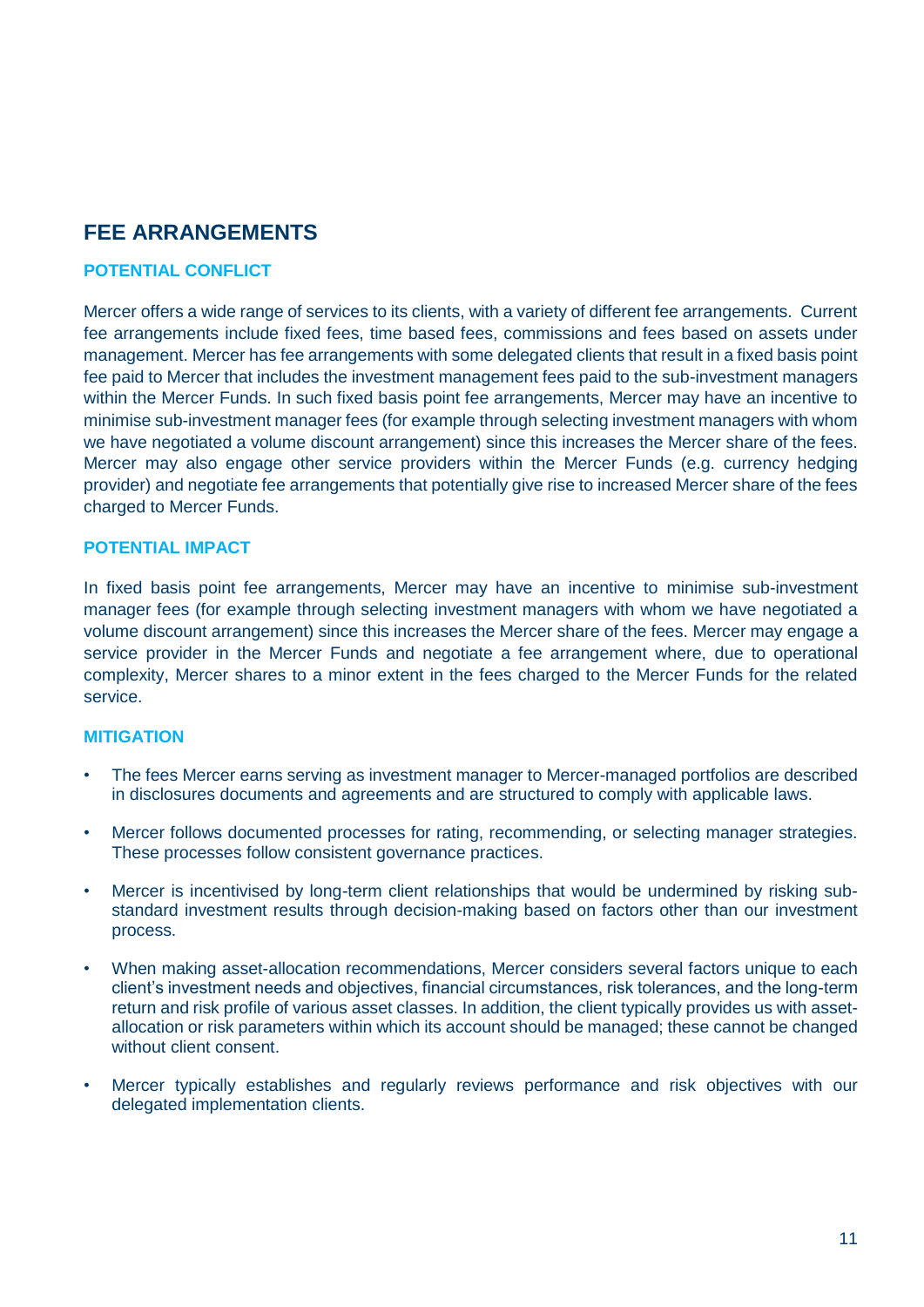• The default and preferred approach is unbundled fees, however, bundled fee models may be provided for certain clients upon their specific request.

# <span id="page-14-0"></span>**ARRANGEMENTS WITH INVESTMENT MANAGERS**

#### **POTENTIAL CONFLICT**

Mercer may have an incentive to assign favourable ratings and allocate client assets to certain managers based on fee arrangements in place between Mercer and the manager. For example, Mercer may have an incentive to favour managers that provide Mercer with volume discounts based on the amount of client assets under management.

Mercer may rate, review, and/or recommend strategies of investment managers that are also clients of Mercer or our affiliates. These managers may engage Mercer or our affiliates to provide a range of consulting services, may purchase licences to use our proprietary software and databases, and/or may pay to attend our Global Investment Forums. In addition, some managers or their affiliates may provide insurance services to our clients and Mercer may earn commissions or fees from this. Mercer or its affiliates may also provide consulting or Investment Solutions services to parent companies or affiliates of investment managers that are recommended or used by Mercer or its affiliates globally.

In addition, Mercer may have other arrangements with Sub-Investment Managers, including distribution arrangements or facilitating the use of the Mercer Funds platform which may give rise to a conflict as a result of the investors being clients introduced by the single Sub-Investment Manager rather than by MGIE as Mercer Funds' global distributor. However, MGIE as both distributor and investment manager and MGIM as Fund Manager will have the same level of duty of care to these investors as all other investors

#### **POTENTIAL IMPACT**

The revenue Mercer earns from these managers may create incentives to recommend these managers or their strategies more highly than those of other managers, potentially impairing Mercer's ability to select or terminate them objectively.

In the case that a manager using the Mercer Funds platform and distributing the Mercer Fund it manages is downgraded as result of Mercer's manager assessment and rating process, terminating the engagement with the manager may not be as straightforward as normal. Until termination occurs, MGIE will continue to be paid by MGIM to manage the Mercer Funds in question, at the same time recognising there is a manager with a sub-optimal rating within the Mercer Fund.

#### **MITIGATION**

• Mercer follows documented processes for rating, recommending, or selecting a manager's strategies. These processes follow consistent governance practices.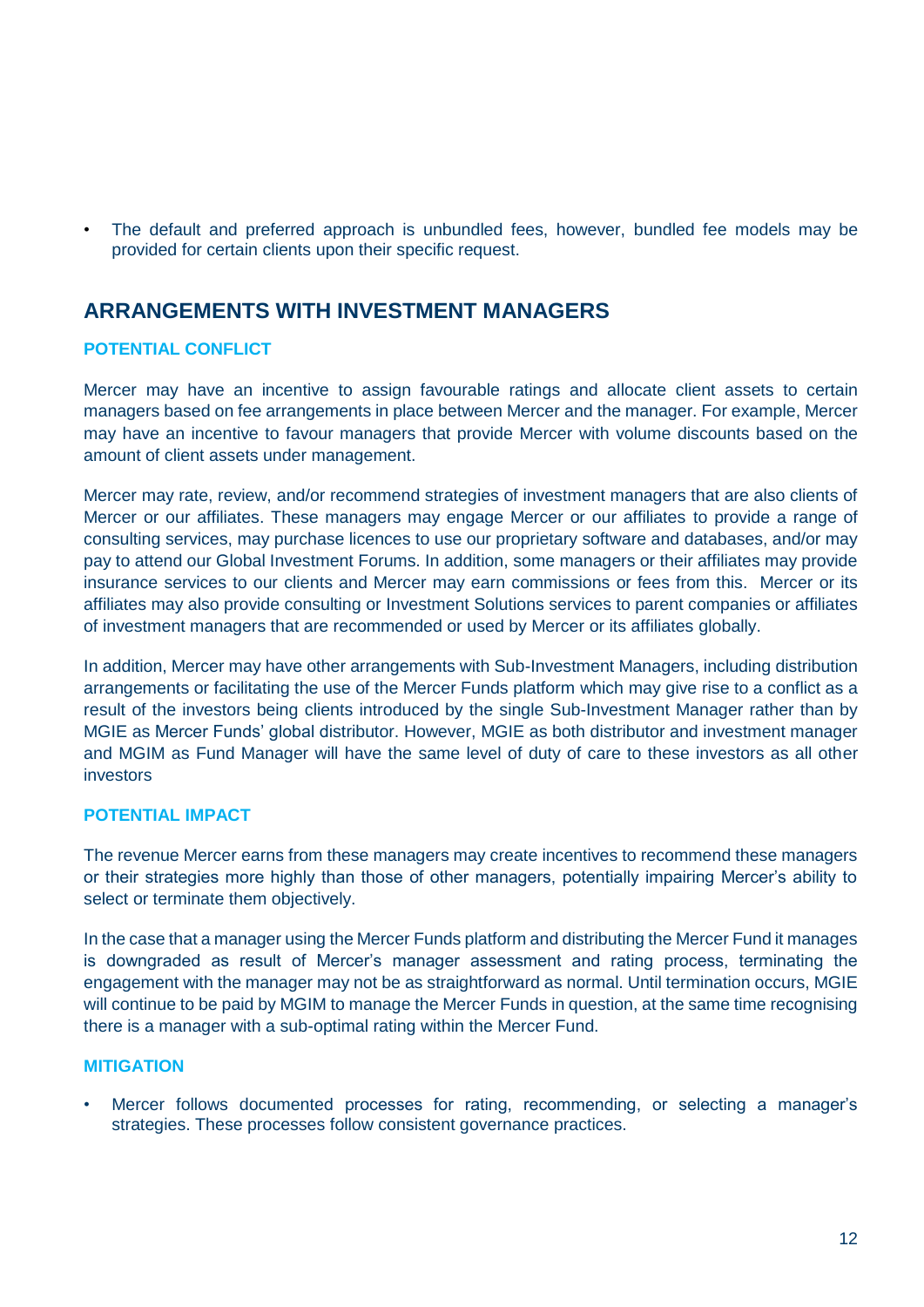• Mercer does not consider the status of a manager as a client of Mercer or our affiliates at any time during the investment evaluation, selection, or termination process.

Mercer has adopted policies and procedures that are reasonably sufficiently designed to protect against preferential treatment for a manager that is also a client of Mercer or our affiliates.

Mercer Global CoI Statement requires discloses to managers from which we or our affiliates receive revenue that receipt of such revenue will not result in any preferential treatment. Mercer does not receive revenue from managers, however, if it ever did, such disclosure would be made and recorded.

- The Mercer manager rating process is carried out by an independent team and MGIE does not have any input
- In addition to the above mitigations, where the rating of managers that use the Mercer Funds platform as part of their commercial activities and distribution network is downgraded, MGIE will not promote and recommend the sub-funds managed by such managers to Mercer clients. At the commencement of the relationship, the manager will be requested to include appropriate disclaimers in their marketing materials about the role of Mercer and it will be clear to investors that the manager is the sole manager in the Mercer fund. MGIE will review the circumstance of the downgrade to determine the best way forward and the ability to articulate a solid rationale to keep the fund open. Fees between MGIE and the manager will go through the usual governance process, including fees and full new fund specification documents presented and approved by the Fund Governance Committee and fully disclosed in the Fund offering documents.

# <span id="page-15-0"></span>**PREFERRED PROVIDER ARRANGEMENTS & STRATEGIC PARTNERSHIPS**

#### **POTENTIAL CONFLICT**

MIL has in place strategic arrangements with third parties for the provision of products / services to our clients.

#### **POTENTIAL IMPACT**

Conflicts of interest may arise where MIL advises clients to purchase / invest in financial products with third parties with whom MIL has a commercial agreement or preferred provider arrangement or where MIL earns more revenue by recommending one financial product / solution over another in the market.

- MIL follows defined procedures for the provision of advice and recommendation of products. These process are developed in line with regulatory obligations with respect to the suitability of advice.
- There are defined protocols in place which are subject to second line oversight.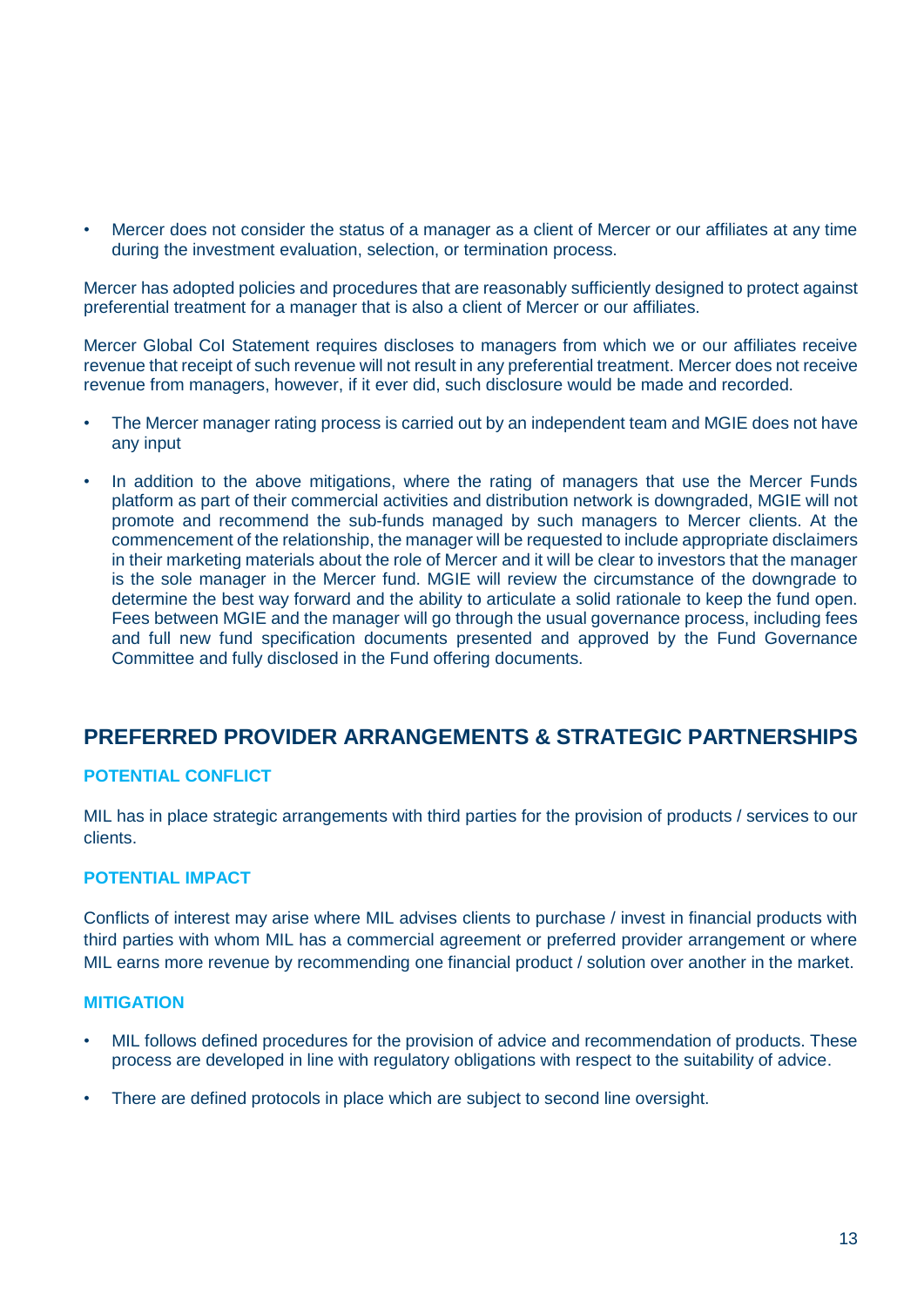# <span id="page-16-0"></span>**AVAILABILITY OF OUR INVESTMENT MANAGER RESEARCH**

#### **POTENTIAL CONFLICT**

Mercer may have an incentive to provide its investment manager research to certain clients or to our investment implementation teams such as MGIE, before providing the same information to all Mercer clients. Examples of potentially valuable information include a change to Mercer's rating of an investment strategy offered by a manager or a manager's capacity to accept new investments in a particular strategy or fund.

#### **POTENTIAL IMPACT**

Parties receiving this knowledge first could have the ability to implement changes ahead of others which could result in a financial gain.

#### **MITIGATION**

- Mercer makes new or updated manager research available simultaneously to all subscribers (internally and externally) to our proprietary Global Investment Manager Database (GIMD™). Research published in GIMD includes such information as news items regarding a manager, decisions by Mercer to change the rating of a manager's strategy, and information about a manager's capacity to accept new investments.
- Mercer has put in place and enforces rules that minimize our ability to act on new or updated information for our own advantage or for the advantage of some clients but not others. For example, Mercer cannot act on a change to the rating of a manager's strategy until that information has been released to all GIMD subscribers.

# <span id="page-16-1"></span>**PROVISION OF INSURER CONSULTING SERVICES**

#### **POTENTIAL CONFLICT**

From time to time Mercer may provide services to insurance companies in return for a fee. These services include insurer consulting services that are designed to enhance the products offered by insurers and the service received by our clients who place business with them. There is a potential conflict in relation to the provision of such services as there may be an incentive for Mercer to place insurance business with insurers who also pay fees to Mercer for consulting services.

#### **POTENTIAL IMPACT**

Insurers who provide additional revenues to Mercer from consulting services could be favoured when Mercer places insurance business where the use of another provider could be more appropriate in the circumstances.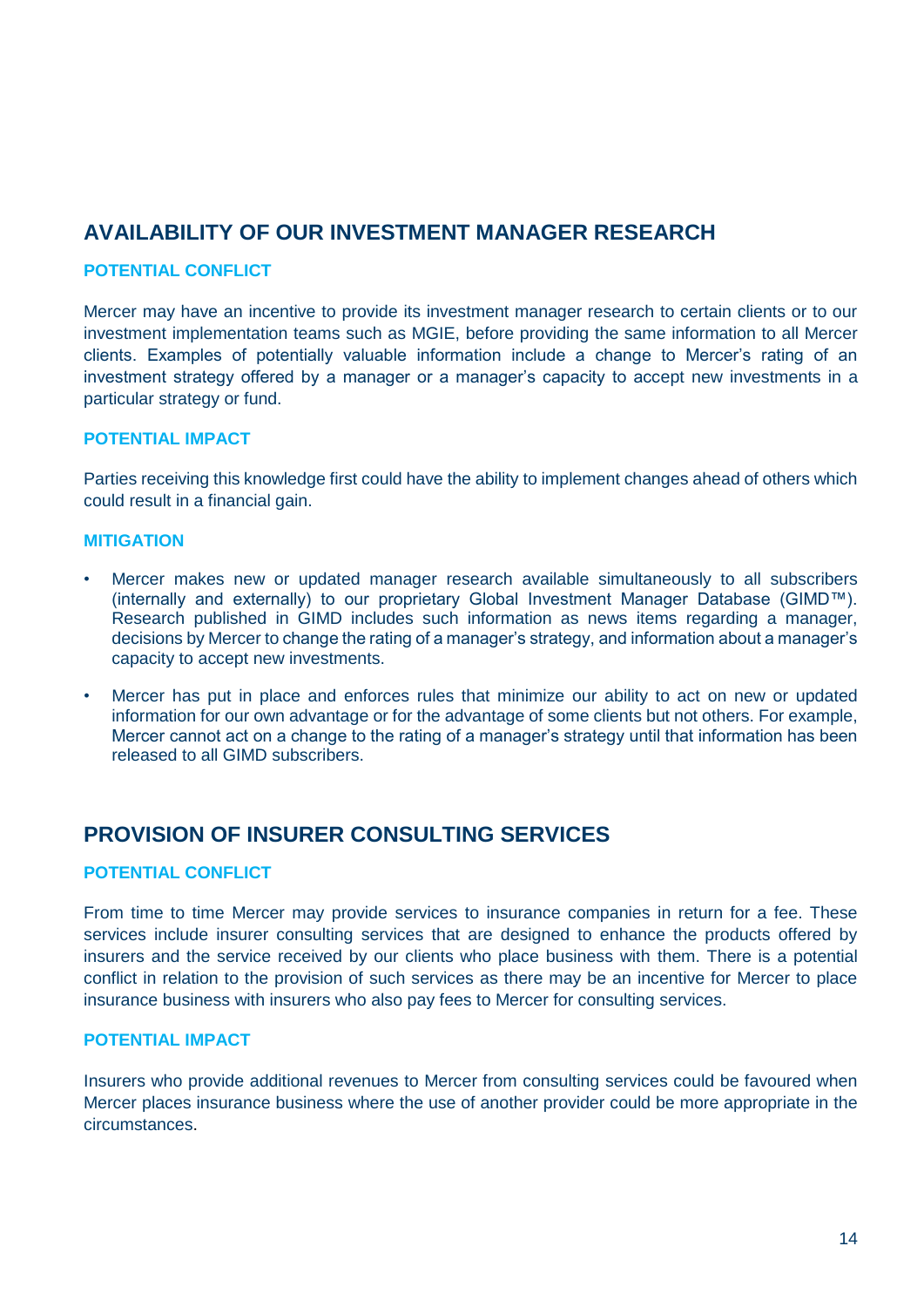#### **MITIGATION**

Protocols including Mercer's Insurance Consulting – Rules of the Road are in place to ensure this conflict is appropriately managed which include ensuring that people responsible for placing insurance business with insurers are not involved in the provision of insurer consulting services.

# <span id="page-17-0"></span>**PROVISION OF PORTFOLIO MANAGEMENT SERVICES**

#### **POTENTIAL CONFLICT**

MGIE has been appointed as discretionary portfolio manager of collective investment schemes. MGIE clients, and other investors have invested in these funds. In its position as discretionary investment manager, MGIE may invest the assets of the sub-funds in securities or strategies which may be high risk in an attempt to achieve higher returns.

#### **POTENTIAL IMPACT**

If MGIE invests the assets of the sub-funds in high risk securities or strategies the sub-funds could be exposed to significant risk which is not within the risk appetite of MGIE's clients or the investors in the sub-funds.

- MGIE has been appointed to manage the sub-funds. There are IMAs in place which requires MGIE to manage the sub-funds in line with the relevant regulatory obligations, as well as the Prospectus and Supplement for each sub-fund which sets out the types of permitted securities and strategy of the sub- fund. MGIE appoints Sub-IMs via similar Sub-IMAs to manage the day to day portfolio management of the sub-funds.
- The investment objective and policy of each sub--fund sets out strict permissions and restrictions which must be complied with on an on-going basis. Where MGIE is considered manufacturer or comanufacturer, all new or amended offering documents must be reviewed and approved by the Fund Governance Committee in advance of being sent to the relevant board of directors for approval.
- Investment Guidelines are put in place with each Sub-Investment Manager. Any changes to investment guidelines must be reviewed and approved to ensure they are in line with the risk profile of the fund. The compliance team also review these. When investing via pooled fund mandates, a due diligence review is completed and this review includes appropriateness with the offering documents.
- State Street Custodial Services Ireland Limited, the appointed trustee of the funds, monitors the subfunds on a post trade basis to ensure the sub-funds are managed in line with the UCITS/AIFMD Regulations and Prospectus / Supplement requirements. If any breaches of these requirements are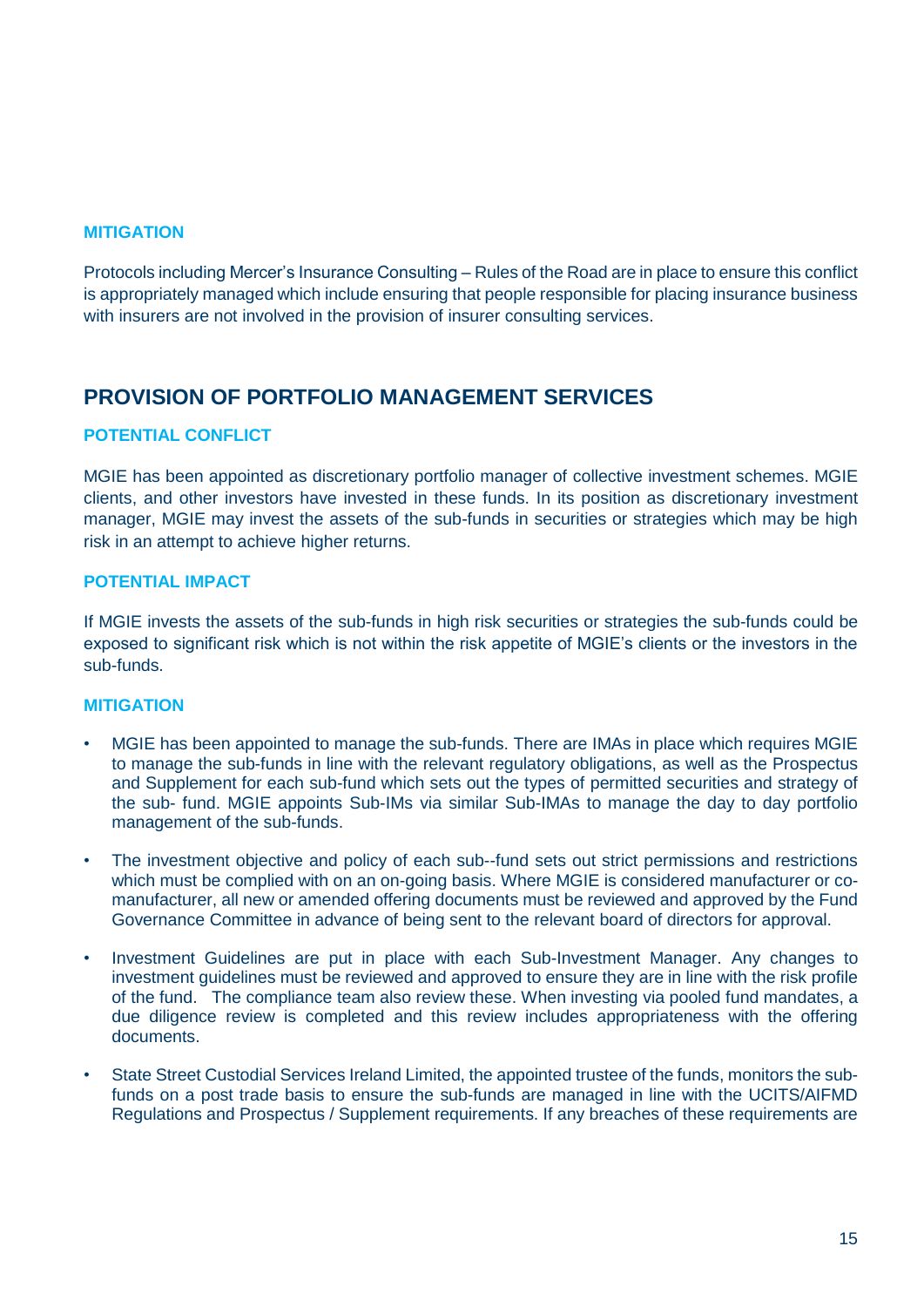identified, they are notified to MGIE compliance immediately. Any advertent breaches are reported to the Board of Directors.

# <span id="page-18-0"></span>**MGIE AS DISTRIBUTOR OF NON-IRISH DOMICILED MERCER FUNDS**

#### **POTENTIAL CONFLICT**

MGIE has been appointed as distributor for non-Irish domiciled funds (e.g. Mercer's Luxembourg domiciled funds). These funds are structured differently to Mercer's traditional Irish domiciled open ended funds in that they are closed ended Alternative funds.

#### **POTENTIAL IMPACT**

There may be different charging structures for the Luxembourg Funds compared to the more traditional funds.

#### **MITIGATION**

- There are set agreed upon charging structures.
- There is full transparency on fees in that investors are given a clear breakdown of fees related to the Luxembourg funds.
- Clients are made fully aware of the difference between investing in the traditional funds or the alternative closed ended funds.

All investors into the Luxembourg domiciled funds must be professional investors and suitability assessments or appropriateness assessments must be carried out prior to investing

### <span id="page-18-1"></span>**INDIVIDUAL EMPLOYEES REMUNERATION**

#### **POTENTIAL CONFLICT**

Remuneration structures could result in Employees earning higher income, but with an increased risk of the employee not acting in a clients' best interests. For example:

- Employees paid commissions could increase their personal remuneration through aggressive selling / selling products or solutions not suitable to the clients' needs
- Including sales targets in employees goals that favour one product / solution over another could result in an employee focusing their efforts on that product, even if another solution is more appropriate for a particular client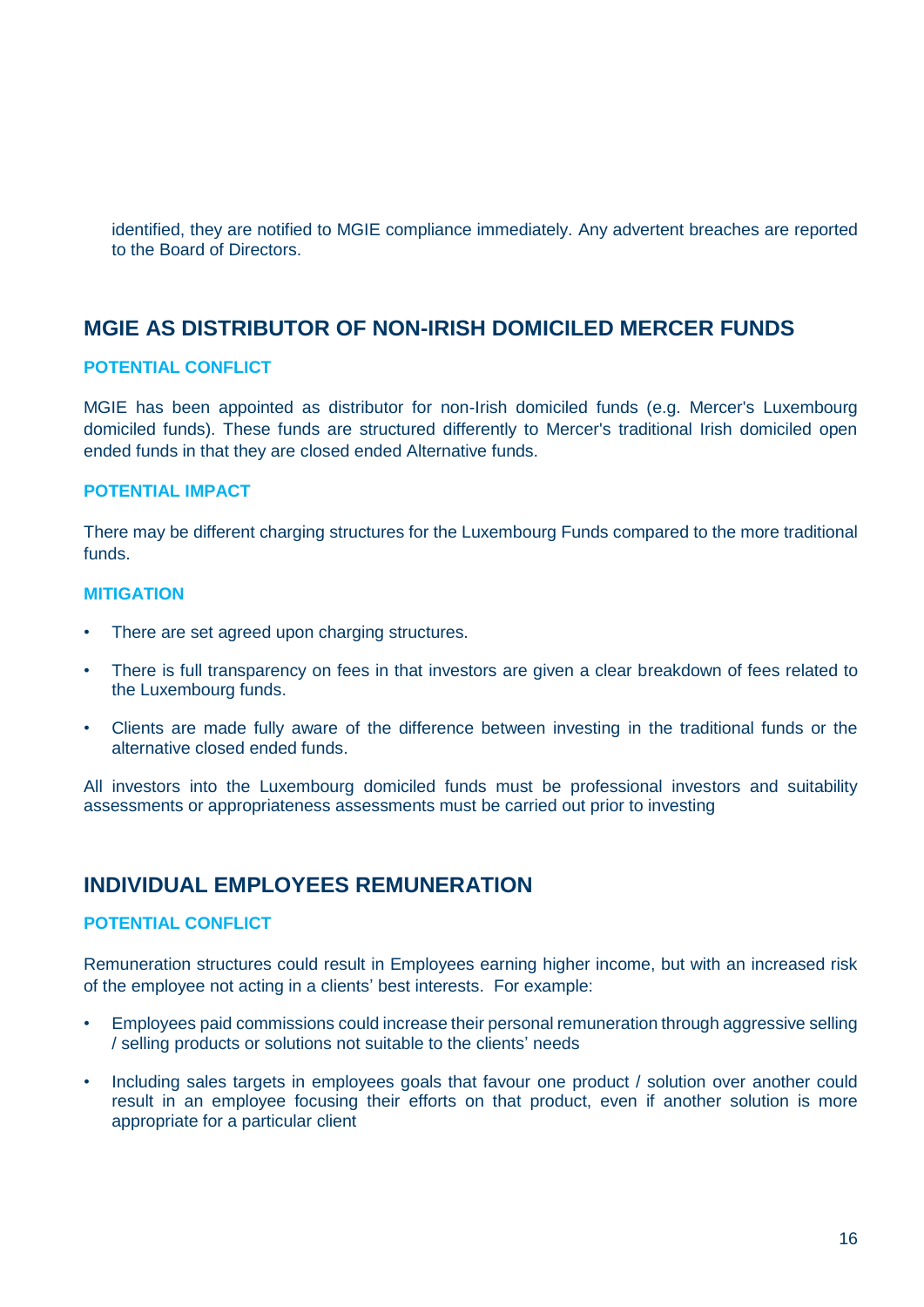#### **POTENTIAL IMPACT**

Incentive plans that link remuneration directly to particular targets such as sales, revenue or profitability, in a mechanical manner, without behavioural gates to control behaviour could lead to inappropriate practices by the employee to maximise their own earnings.

#### **MITIGATION**

- Incentive plans are subject to review and approval of the remuneration committee, chaired by an independent non-executive director.
- In order to qualify for payments under our bonus plans, all participants are required to uphold both Marsh McLennan Companies and Mercer values and codes of conduct. The company reserves the right to withhold or require repayment of payments paid under our bonus plans, in the event that an individual is found to have breached these behavioural requirements.
- Mercer's remuneration arrangements encourage and promote behaviour in line with its core values and with those set out in Marsh & McLennan Companies' '*The Greater Good*' code of conduct
- The Remuneration Committees and Human Resources with advice from the Compliance function, will regularly review the appropriateness of Mercer's reward structures, particularly of variable remuneration, to ensure they promote sound and effective risk management, and that they do not encourage risk-taking that exceeds the level of tolerated risk for the firm.

### <span id="page-19-0"></span>**PRIORITISING FUND SET UPS FOR NEW CLIENTS OVER MAINTAINANCE OF EXISTING FUNDS**

#### **POTENTIAL CONFLICT**

Mercer may have a business interest in launching funds for new clients over maintenance of existing funds.

#### **POTENTIAL IMPACT**

This could result in existing investors in funds not receiving the same level of service as new investors.

- All fund changes, either new fund build or changes to existing funds, go through the same process managed by the Fund Management Team. Generally, all changes are processed on a first come first served basis.
- All changes are reported via the commercial governance group on a monthly basis where prioritisation can be discussed and amended if required. This process involves stakeholders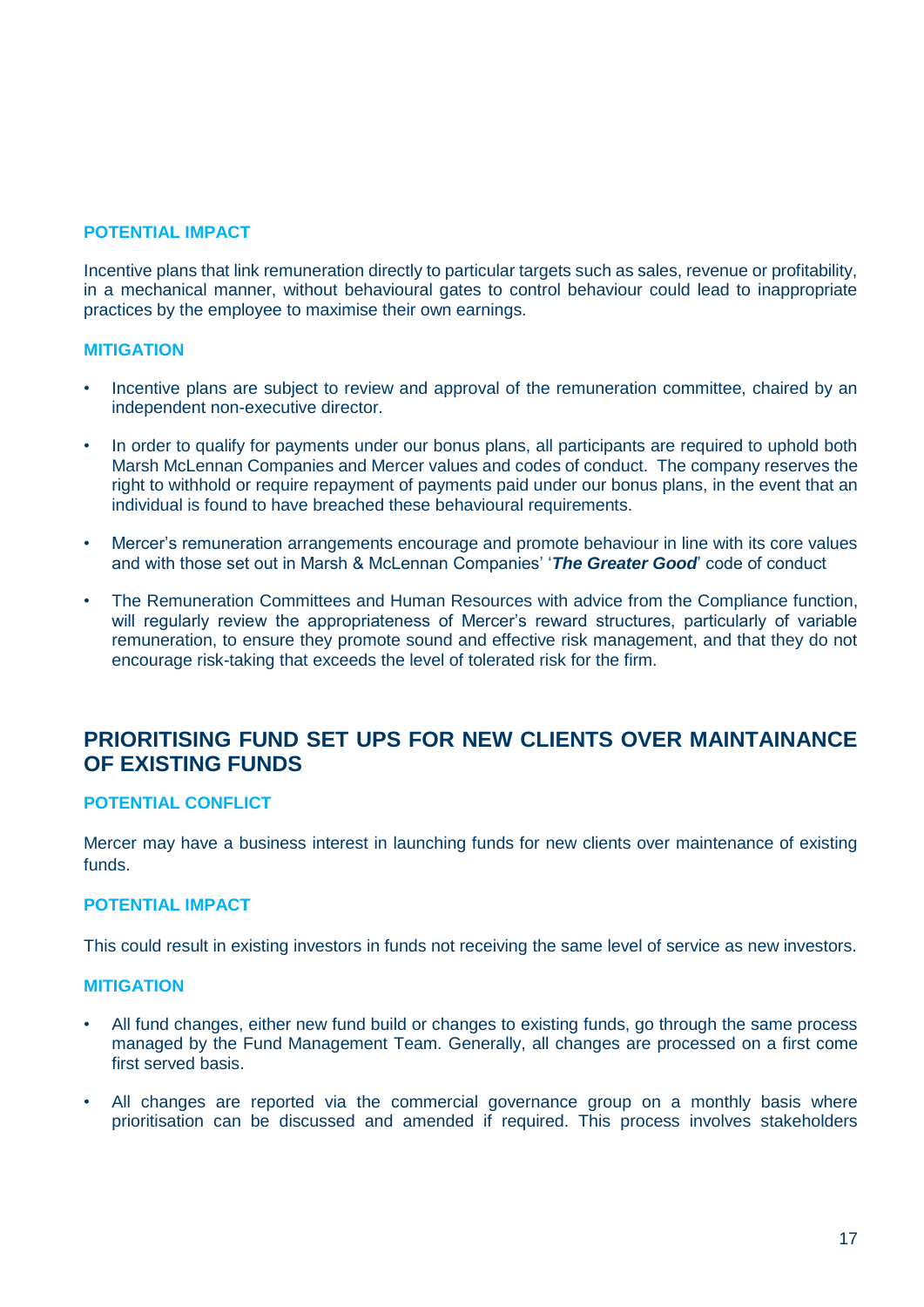responsible for new clients, existing clients, investments etc.

The CGG will be asked at each meeting to confirm that that there is no objection to the current build and backlog lists from a treating all clients fairly perspective. Prioritisation decisions are made by CGG in the event that there is insufficient resource to progress all product initiatives

# <span id="page-20-0"></span>**PARTICIPATING BY MGIE IN PITCHES FOR NEW BUSINESS THROUGH MIL RELATIOSHIPS – INVESTMENT SOLUTIONS VERSUS CONSULTING ADVICE**

#### **POTENTIAL CONFLICT**

For certain products / services, MIL may have a preferred offering which will be the starting point for any discussions with clients. These solutions may be ones that rely on or use MGIE products. This may be in conflict with a view that MIL offers whole of market advice in every case. While the preferred offering may be based on a MIL whole of market review, these offerings may incorporate Mercer in-house solutions, such as MGIE managed Funds, through which Mercer as a Group will earn revenues. The Mercer Aspire DC solution is an example of this.

#### **POTENTIAL IMPACT**

MGIE's role may not be clear. In particular, the roles of each individual participating in sales pitches may not be clear which could result in a client believing they are receiving broad market advice whereas an MGIE person will be primarily acting in an MGIE "sales" capacity, when pitching an Investment Solution. A prospective client may not fully understanding that MGIE is not acting as a general consultant to the client if roles are not made clear.

- MGIE has a role to play in ensuring clients and prospects fully understand the nature of the service provided and what MGIE's role is in the provision of this service.
- This is achieved through disclosure in presentation materials and the following of strict protocols for the introduction of investment solutions.
- The client receives the Conflicts of Interest Statement and the Investment Solutions Important Information document.
- While MIL has a variety of ways of working with clients, where a client specifically requires a delegated solutions model, MIL will not recommend other providers delegated solutions models and will make clear to the client that the solution being offered is the MIL preferred / default solution. It also makes it clear what services Mercer as a Group (including MGIE) are providing under this solution.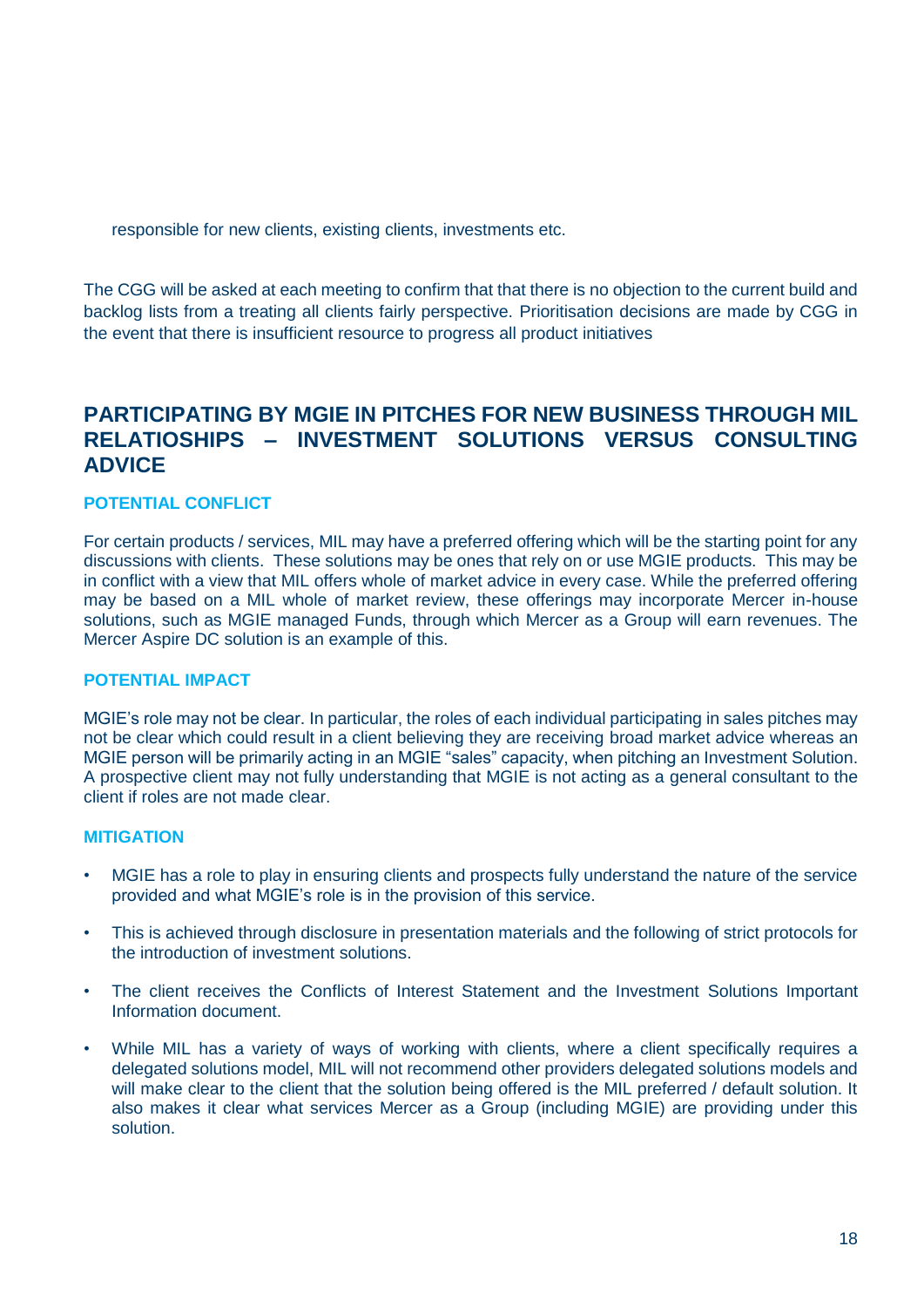The client receives full disclosure of the overall fee levels earned by Mercer Group, and that Mercer reserves the right to divide this revenue between different legal entities within the Group.

**Mercer is a wholly owned subsidiary of Marsh McLennan (NYSE: MMC). © 2022 Mercer. All rights reserved.**